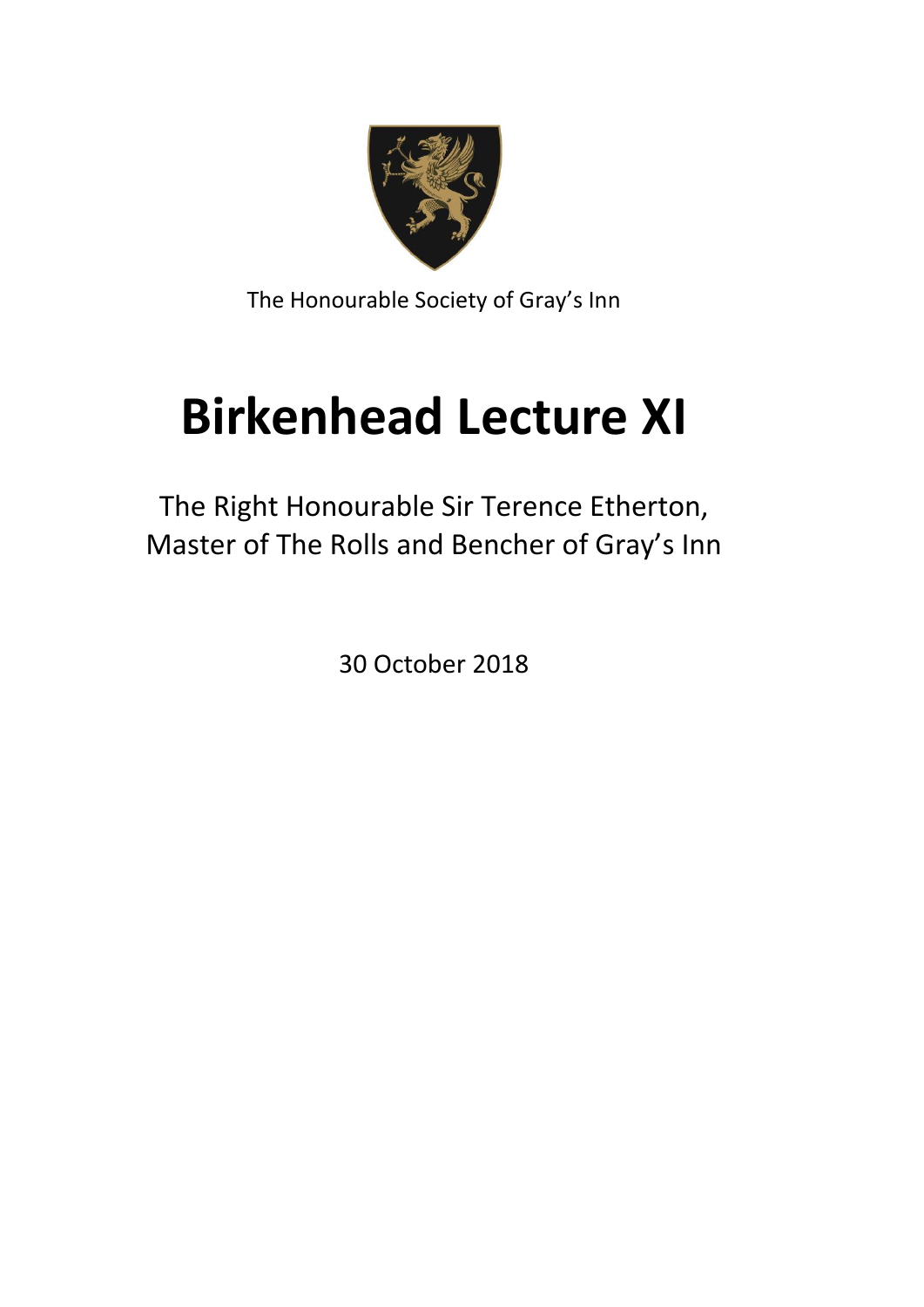## **THE ROAD TO TYRANNY – THE CONTINUING LEGAL LEGACY AND LESSONS OF NAZI GERMANY <sup>1</sup>**

#### **Introduction**

- 1. The original motivation for this lecture was an invitation to participate in a Holocaust Memorial Day Commemoration event in January this year at the MoJ. I was asked to participate in a Q&A session "offering [my] legal expertise and personal views on how the Holocaust was essentially carried out within the legal framework of Germany at the time, and how it has helped shaped laws in the UK and across the EU/world today". As is the way of things, everyone else spoke for so long I never had any chance to say anything on that subject and, indeed, almost nothing at all on anything.
- 2. This is my extended answer to the question that never was.

### **The factual setting<sup>2</sup>**

- 3. The rise and governance of the National Socialists in general, and Hitler in particular, is, of course, a massive subject. I shall give the briefest outline of sufficient facts in order to understand the issues at the heart of this lecture.
- 4. The rise of the National Socialist German Workers' Party (the NSDAP)<sup>3</sup> came at the end of a long period of upheaval: the disastrous defeat of Germany in

<sup>&</sup>lt;sup>1</sup> I am very grateful to my Judicial Assistant Joshua Cainer for his assistance on the preparation of this lecture.

<sup>2</sup> The facts in this section of the lecture are taken from D. Cesarani "Final Solution: the fate of the Jews 1933-49" (Macmillan 2016).

<sup>3</sup> Nationalsozialistische Deutsche Arbeiterpartei.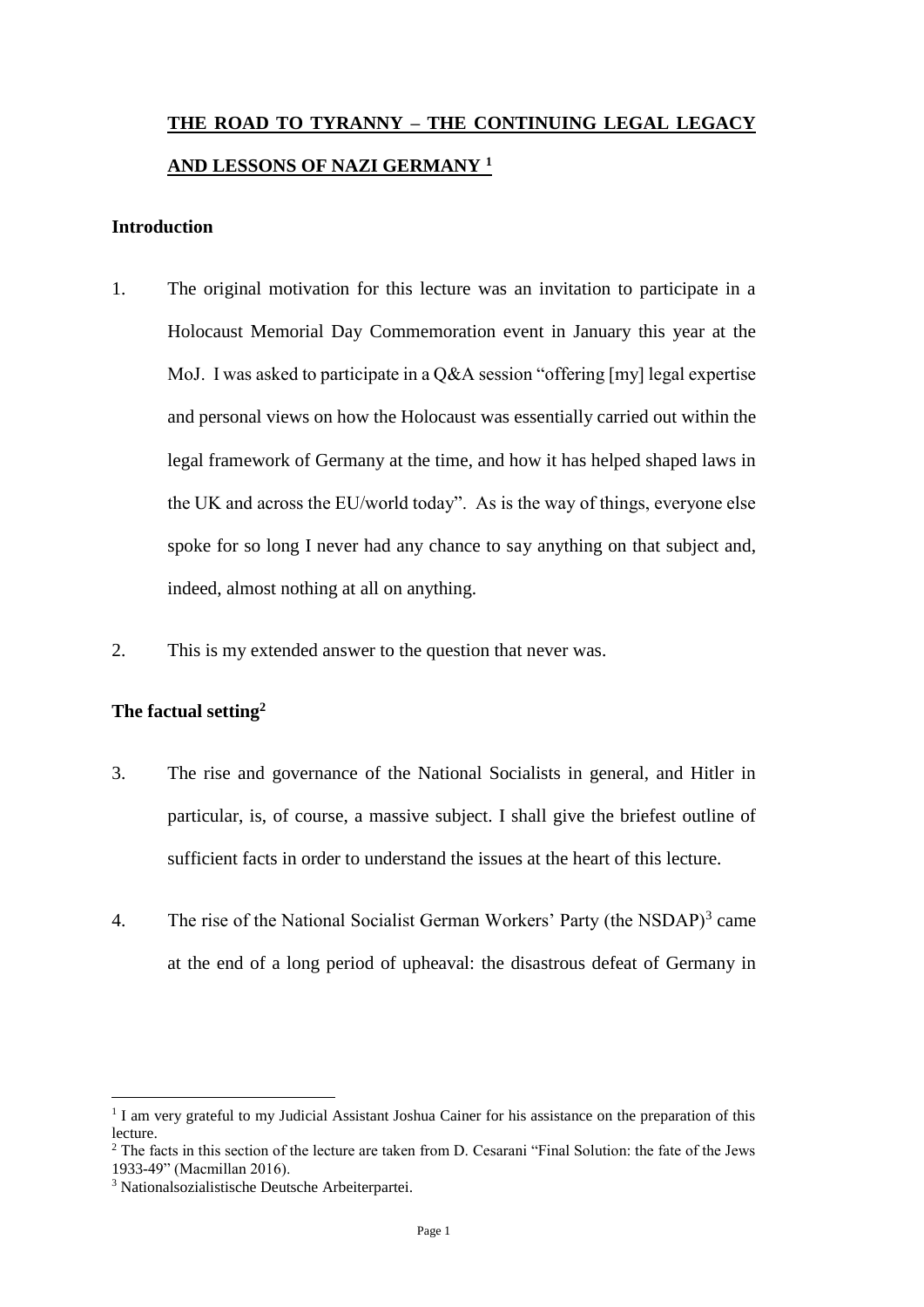WW1, chronic inflation in the 1920s, appalling depression in the early 1930s, constant political instability and civil violence.

- 5. There was a series of elections in Germany between 1930 and 1932. In the November 1932 elections the National Socialists' share of the vote was 33.1%.
- 6. Hitler was appointed Chancellor by President Hindenburg on 30 January 1933. On the day after his appointment, President Hindenburg authorised Hitler to dissolve the Reichstag and hold further elections on 5 March 1933.
- 7. On the night of 27 February 1933, when the election campaign was at its height, a fire was started in the Reichstag building by Marinus van der Lubbe. He was an unemployed Dutch construction worker and a former communist. The National Socialists immediately claimed that the fire foreshadowed a Communist revolution. Using the fire as a pretext, the National Socialists began the round up of their political opponents that same night. The offices of the Communist Party were occupied, its assets were seized and its leaders were arrested, as were social Democrats, pacifists and others.
- 8. The next day an emergency decree was issued, the Reichstag Fire Decree, which suspended most civil rights, permitted the police to make arrests, search houses and confiscate property without a warrant and restricted freedom of speech and assembly and the right to form organisations. It annulled almost all of the basic rights guaranteed by the Constitution of 1919. It imposed the death penalty for arson, treason and several other crimes. The decree remained in place until 8 May 1945 when it was cancelled by the Allies' military government.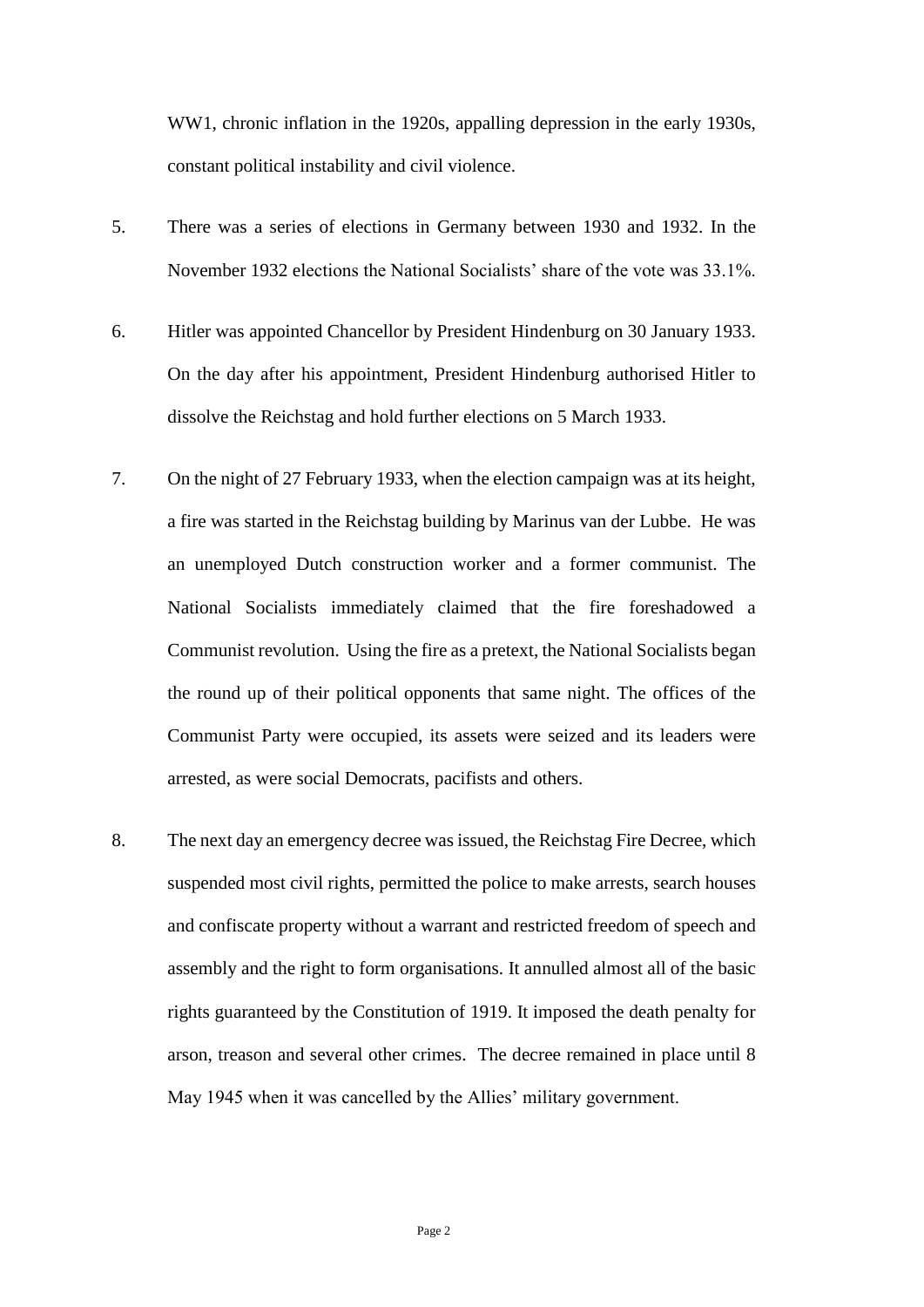- 9. In the March elections the National Socialists increased its share of the vote to 43.9%.
- 10. At the first Parliamentary session the National Socialists pushed through the Enabling Act, which permitted the government to make laws without the consent of the Reichstag or the President. A two thirds majority was needed to amend the constitution in that way. It was attained by a combination of the exclusion of various delegates and application of pressure to the Catholic Centre Party. The Enabling Act, with the concomitant suspension of the Constitution, was the instrument which enabled Hitler and the Nazis to make laws without any effective legislative or political restraint.
- 11. Institutional change under the auspices of the Enabling Act came swiftly. On 7 April 1933, the Law for the Restoration of the Professional Civil Service authorised the dismissal of officials considered politically unreliable. It required the enforced retirement of "Non-Aryan" officials, with certain limited exceptions. This measure not only caused the removal of many Jews, but it began the process of Nazification of the civil instruments of government, including the security services.
- 12. In May 1933 trade union leaders were arrested. The German Social Democratic Party was banned on 21 June. By the summer 100,000 political prisoners had been held, mostly for short periods, beaten and terrorised, in the concentration camps. A significant number had died. Smaller parties were merged into the NSDAP; the Catholic Centre Party agreed to dissolve itself. By July 1933 Hitler was able to proclaim that the NSDAP was the only legal party in Germany.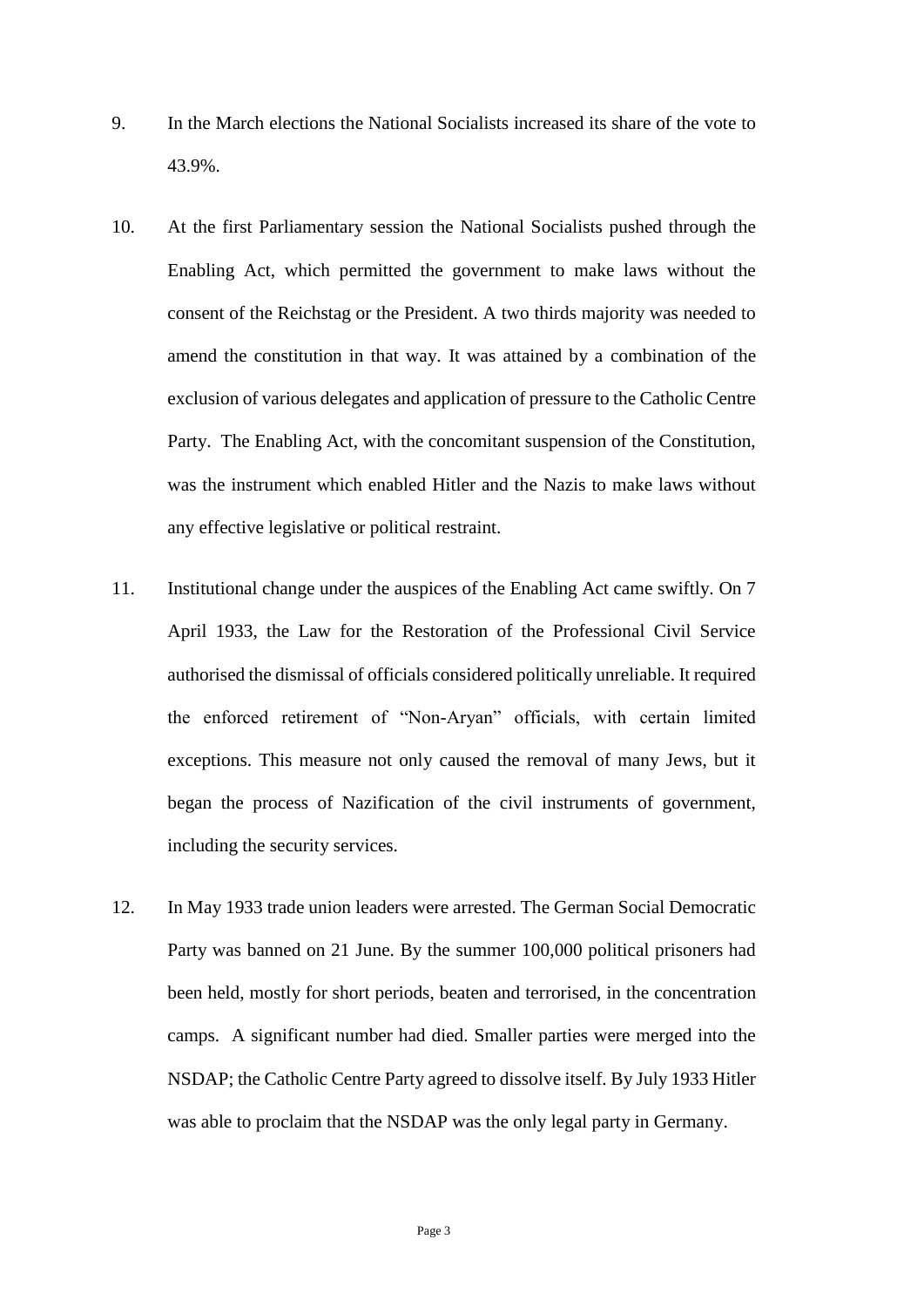- 13. In September 1933 Hermann Göring established the Geheime Staatspolitzei, the Gestapo. The entire police force was brought under Nazi command. The Gestapo were not subject to control by the courts.
- 14. A succession of laws led to the dismissal of Jews from orchestras, opera companies, art galleries, theatres, radio and the film industry. In October 1933 legislation was passed barring Jews from working as newspaper editors.
- 15. By two laws of April 1933, Jews were forbidden to enter the legal profession, and Jewish doctors and dentists were banned from practising within the state sector.
- 16. In July 1933 a law was brought into force for the Prevention of Hereditarily Diseased Progeny. It established Hereditary Health Courts which had power to order the compulsory sterilisation of individuals deemed mentally or physically disabled and liable to pass on disability if they had children. Under subsequent legislation state secondary schooling was denied for the congenitally disabled, marriage was prohibited to a person believed to carry hereditary illness, and divorce was authorised if one spouse was unable to conceive.
- 17. In November 1933 there was a plebiscite which approved Germany's withdrawal from the League of Nations.
- 18. In July 1934 President Hindenburg died. Without any constitutional basis, Hitler combined the authority and powers of the Chancellor with those of the Head of State. All members of the army were immediately required to swear an oath of allegiance to the Führer.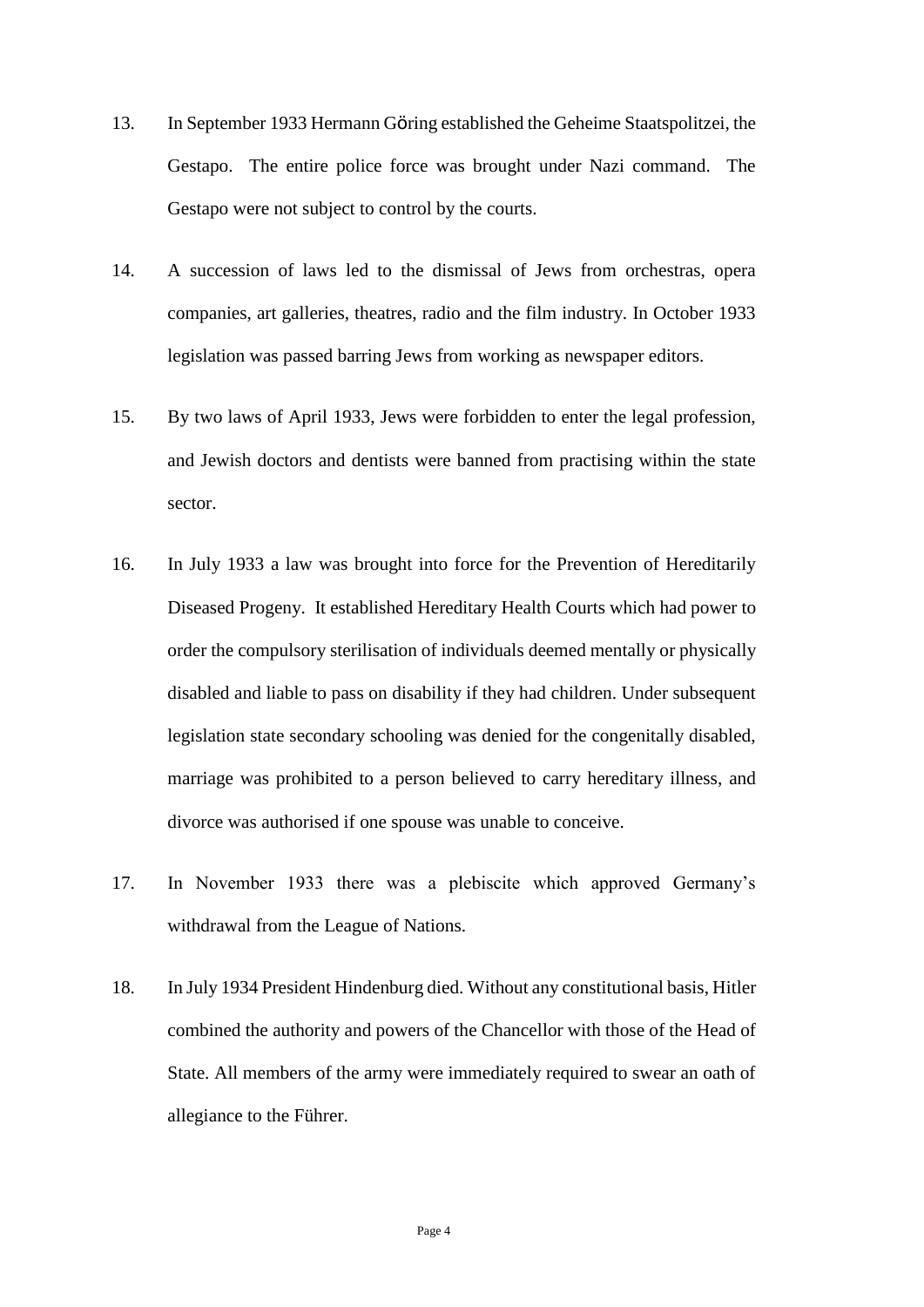- 19. The Nuremberg race laws were passed in September 1935. Among other things, they prohibited marriages between Jews and Aryans and sexual relations between Jews and Aryans.
- 20. One of the Nuremberg laws was a Reich Citizenship Law. This restricted German citizenship to persons who were of "German or kindred blood".
- 21. In June 1936 Heinrich Himmler was appointed chief of the German police, uniting control of the Gestapo, the criminal police, the uniform police, and the SS.
- 22. The Law on the Civil Service of 1937 required that the civil servant "uphold the National Socialist state unconditionally at all times and that he be guided in his every action by the fact that the National Socialist German Workers' Party, through its indissoluble ties with the *Volk*, embodies the concept of the German state".
- 23. In 1938 there were various supplementary regulations to the Reich Citizenship Law which prohibited Jews from practising medicine, law and many other professions. A small proportion of Jews were permitted to continue working, but only for other Jews.
- 24. By the 1938 Decree on the Exclusion of the Jews from German Economic Life, Jews were prohibited from earning a livelihood through selling goods or services. Those still in employment were dismissed and they were forbidden to run firms. Jews were prohibited from access to places of public entertainment. Driving licences held by Jews were revoked and their car ownership permits were invalidated. Jews were banned from all sporting and recreational activity.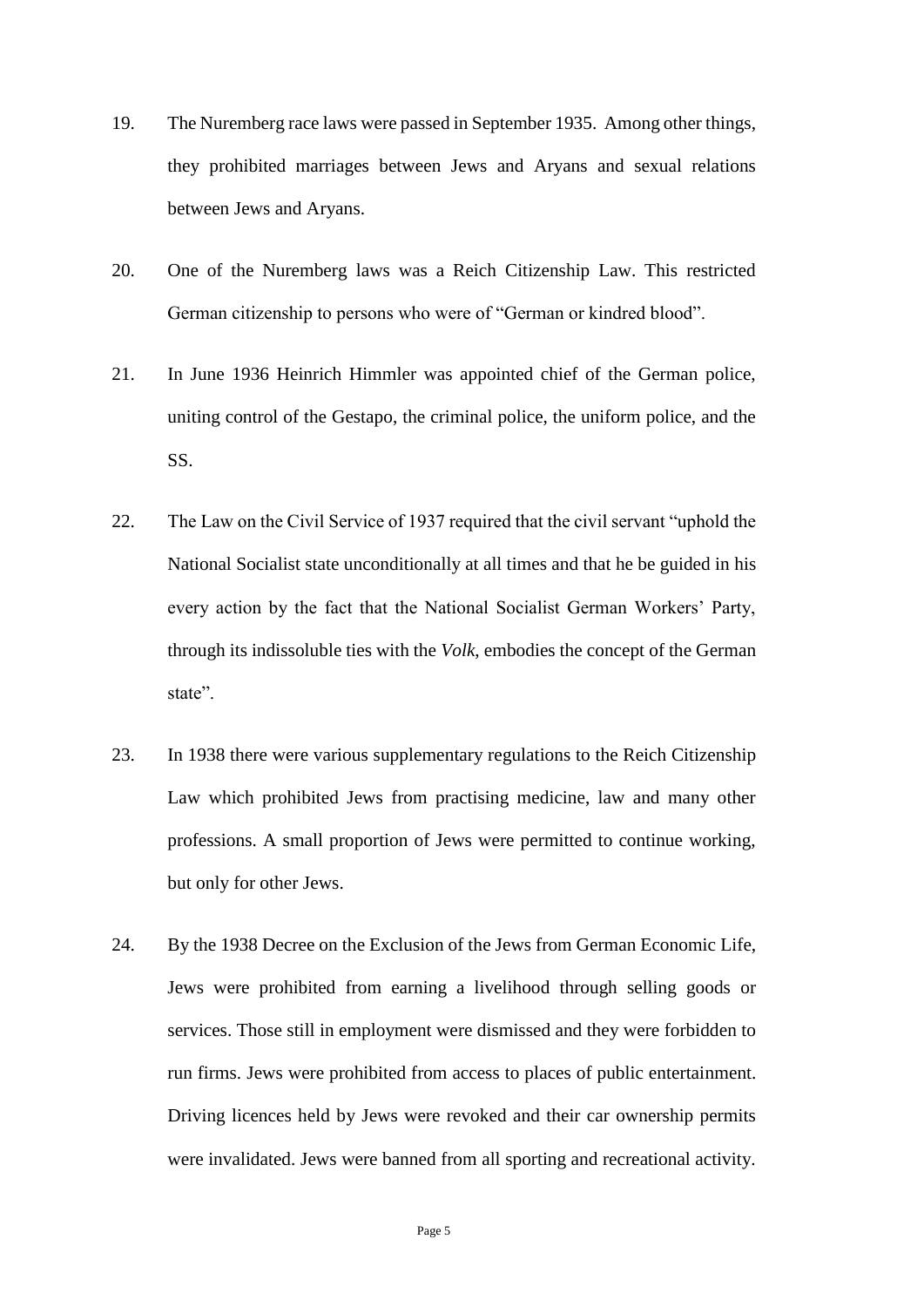The surviving Jewish newspapers were suppressed and replaced by one Gazette, whose primary function was to inform Jews of official measures against them.

- 25. In December 1938 the Decree on the Utilisation of Jewish Assets required the compulsory sale of Jewish-owned enterprises, the proceeds to be paid into special accounts that were controlled by the authorities. The decree also required Jews to move all their securities into blocked accounts. They then needed permission to realise even small amounts of their assets in the form of shares or bonds.
- 26. A decree in February 1939 commanded Jews to surrender jewellery and precious metals to the state in exchange for cash.<sup>4</sup>
- 27. In 1939 a project known as T-4 (which was not aimed specifically at Jews) was initiated on the personal signed authorisation of Hitler. Asylums and sanatoria were required to register all adults incapable of work and report on their condition. Specially selected doctors identified those "unworthy of life". Several clinics were adapted as killing centres. A transport company was set up to transfer those selected for what was called "special treatment". Initially the disabled were murdered using injections of poison. In early 1940 the clinics were equipped with gas chambers. Between October 1939 and August 1940 70,000 men, women and children deemed "unworthy of life" were driven in buses to the clinics, where they were asphyxiated by bottled carbon monoxide

<sup>4</sup> Other anti-Jewish measures included the following. The teaching profession was purged. Within three years of the Nazis taking power practically every teacher was a Nazi member. On 25 April 1933 the Law against the Overcrowding of German Schools imposed a 1.5% quota on the admission of Jews to schools and universities and a 5% limit to the total allowed. On 14 July 1933 legislation was passed revoking the naturalising of Jews who had entered Germany after November 1918. Under the Law on Renting to Jews in April 1939 the Jews lost any protection against eviction. Municipal authorities could order a Jewish home owner to rent space to another Jew or an entire Jewish family.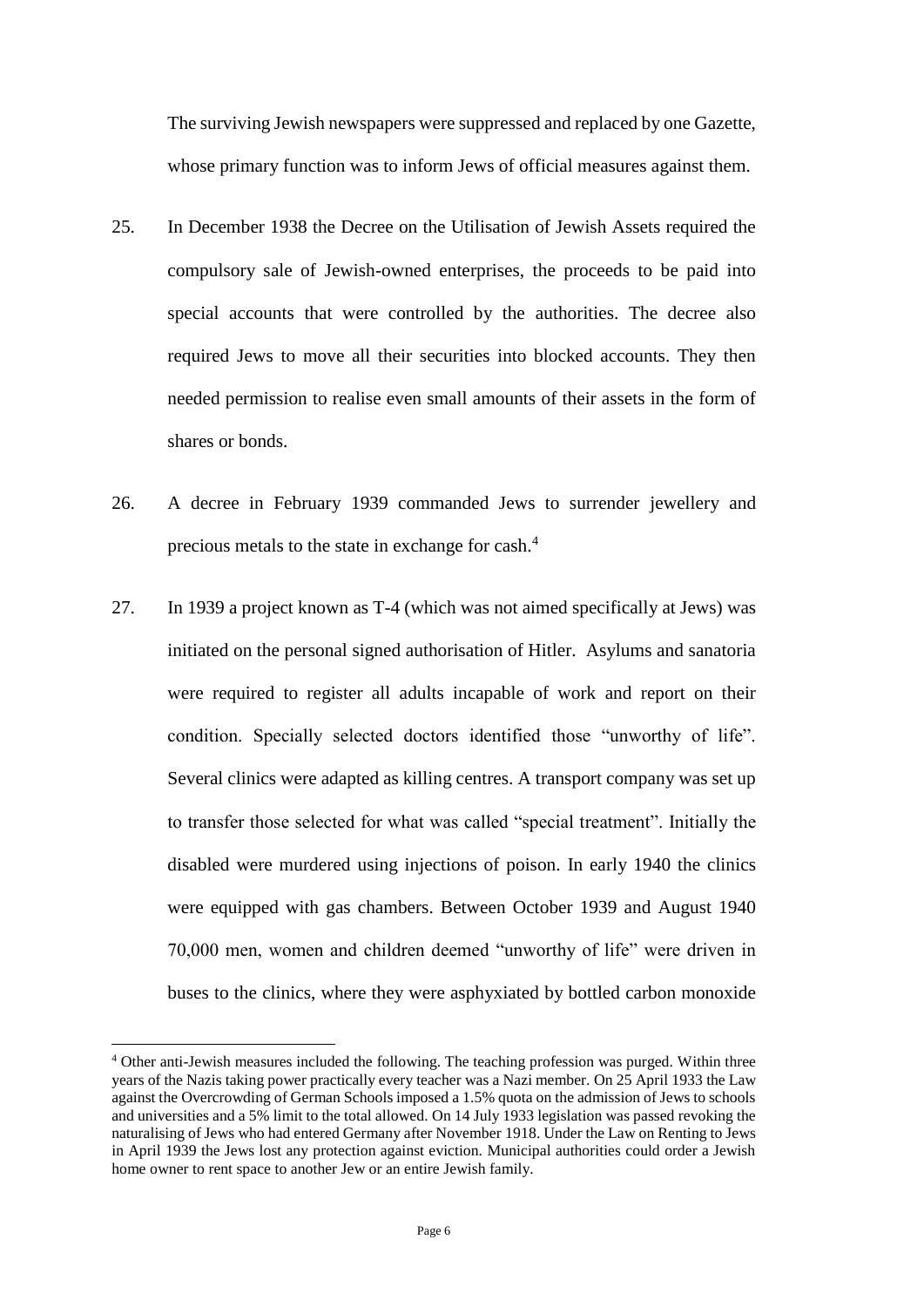piped through shower heads in airtight gas chambers that appeared to be innocuous shower rooms. The corpses were incinerated in crematoria on site. The operation was finally stopped on Hitler's orders after a critical sermon by the Bishop of Münster on 3 August 1941. Project T-4 had no legal basis.

- 28. The largest campaign of extermination, however, was the Nazis' genocide of European Jewry. The following are just a very few illustrative examples and statistics. In the last two weeks of August 1941 the Nazis and Lithuanian collaborators murdered 33,000 Jews across Lithuania, including women and children.<sup>5</sup> By the end of 1941 the Germans had murdered 200,000 Jews in Soviet Byelorussia.<sup>6</sup> In Soviet Ukraine, the killing reached a climax on 29-30 September 1941 with the mass murder of 33,771 Jews at the Babi Yar ravine on the edge of Kiev.<sup>7</sup> In the summer of 1942 in Ukraine, over the course of less than seventy days, the Germans and their assistants murdered 150,000 Jews.<sup>8</sup>
- 29. By 1942 the Nazis were engaging in a more mechanical method of genocide. Chelmno was the first of the death concentration camps. At the Sobibor concentration death camp, between May and late July 1942 about 57,000 Jews were murdered.<sup>9</sup> Auschwitz-Birkenau, perhaps the most infamous camp, was not originally designed for mass murder on the industrial scale of the other extermination camps when the first transports of Jews arrived from East Upper Silesia in the Spring of  $1942$ <sup>10</sup> By mid-1943, however, it was (as described by David Cesarani) the "single mass extermination site in the genocidal armoury

<sup>5</sup> D. Cesarani (n 2), 390.

<sup>6</sup> D. Cesarani (n 2), 400.

<sup>7</sup> D. Cesarani (n 2), 404.

<sup>8</sup> D. Cesarani (n 2), 516-517.

<sup>9</sup> D. Cesarani (n 2), 483.

<sup>10</sup> D. Cesarani (n 2), 529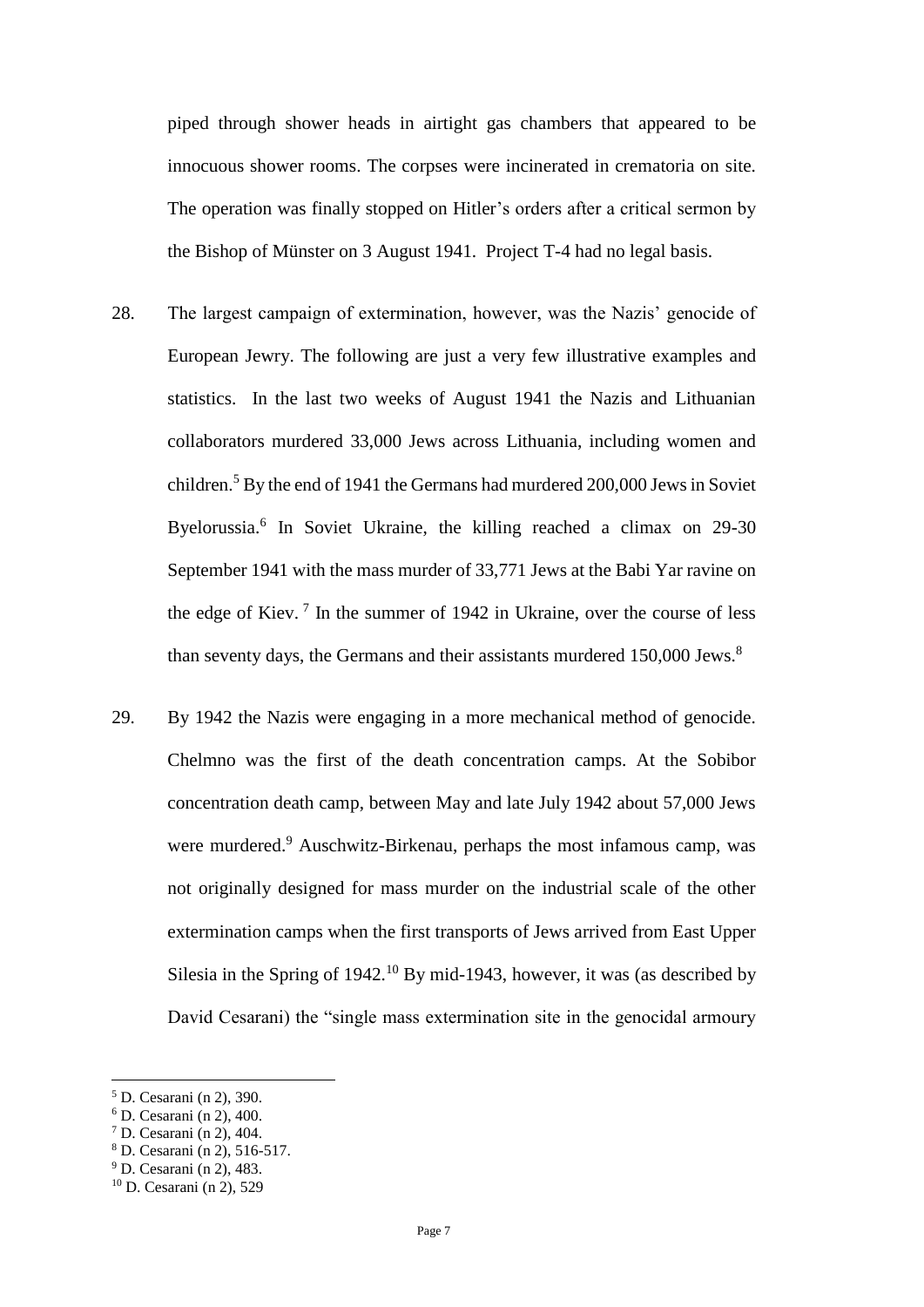of the Third Reich".<sup>11</sup> Within a period of just a few months in 1944 approximately 440,000 Jews were deported from Hungary to Birkenau, of whom the great majority were escorted to gas chambers and murdered within sixty minutes of arrival.<sup>12</sup> In Auschwitz alone, over 1.1 million people were killed.<sup>13</sup>

#### **Consequences**

- 30. The universal horror and revulsion at the governance, laws and killings of the Nazi regime, both within Germany and in the countries it occupied, resulted in an unprecedented change in the landscape for international cooperation, international law and the protection of human rights.
- 31. The first of the Nuremberg trials, which took place in 1945-46, was without precedent in exercising jurisdiction over individuals, not states, in a trial in which the defendants would not be permitted to invoke the authority of the state in defence of their actions.
- 32. Philippe Sands has described the events leading up to the trial and its course in his remarkable, completely absorbing and extraordinarily moving book "East West Street".<sup>14</sup> It is sufficient, for my purposes, to mention the following. The charges included two new crimes in international law: crimes against humanity, and genocide. The offence of "crimes against humanity" was the inspiration of

<sup>11</sup> D. Cesarani (n 2), 651.

<sup>12</sup> D. Cesarani (n 2), 718.

<sup>13</sup> R.J. Evans, *The Third Reich at War: How the Nazis Led Germany from Conquest to Disaster* (Penguin 2009). Although this section of the lecture has highlighted the persecution of Jews, it must be acknowledged that other groups, notably the traveller community and homosexuals, were also targeted and suffered considerably.

<sup>14</sup> P. Sands, *East West Street: On the Origins of Genocide and Crimes Against Humanity* (Weidenfeld & Nicholson 2016).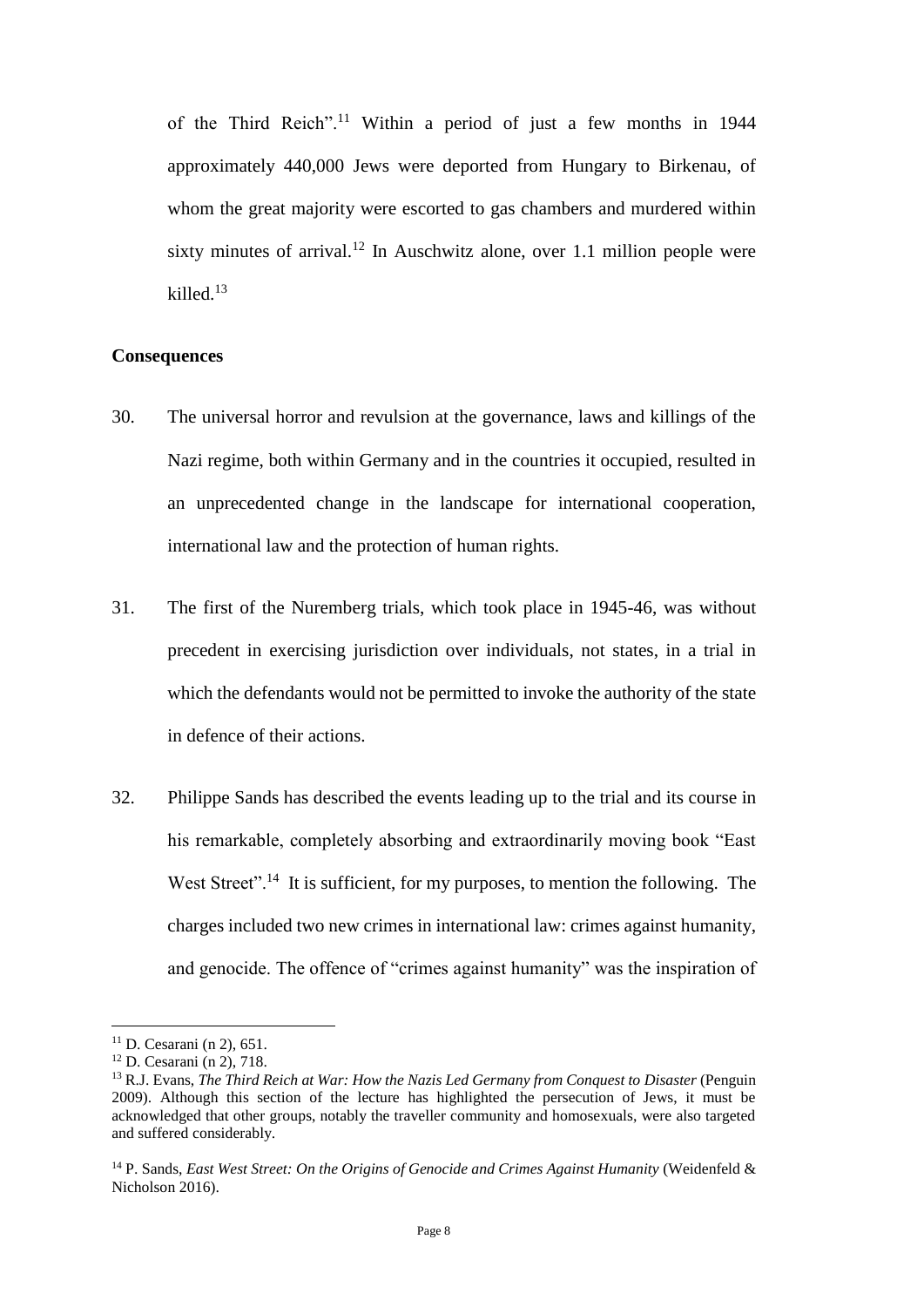Hersch Lauterpacht, the then Whewell Professor of International Law at the University of Cambridge. This crime was constituted by the killing of individual members of a civilian population as part of a systemic plan, whether or not in violation of the domestic law of the country where perpetrated. "Genocide" was the inspiration of the jurist Raphael Lemkin. It was concerned with the killing of civilian populations in order to destroy particular races and classes of people and national, racial and religious groups.

- 33. The convictions of some of the most important war criminals in the judgment delivered by the International Military Tribunal on 1 October 1946 established for the first time crimes against humanity as part of international law.<sup>15</sup> It was a recognition that individuals have international duties that transcend the national obligations of obedience imposed by the individual state. It was affirmed as part of international law by the UN General Assembly on 11 December 1946.<sup>16</sup>
- 34. None of the defendants was found to have committed genocide, and that word was not mentioned in the judgment. In another resolution on 11 December 1946, however, the UN General Assembly went beyond what the judges had decided in the first of the Nuremberg trials and affirmed that genocide is a crime under international law.<sup>17</sup> Three years later, on 9 December 1948, the General Assembly of the UN adopted the Convention on the Prevention and Punishment

<sup>15</sup> *France et al v Göring (Hermann) et al* (1 October 1946) [1946] 22 IMT 203 ("Trial of the Major War Criminals").

<sup>&</sup>lt;sup>16</sup> Affirmation of the Principles of International Law recognized by the Charter of the Nuremberg Tribunal, UNGA Resolution 95(I) (11 December 1946) UN Doc A/RES/1/95.

<sup>&</sup>lt;sup>17</sup> The Crime of Genocide, UNGA Resolution 96(I) (11 December 1946) UN Doc A/BUR/50.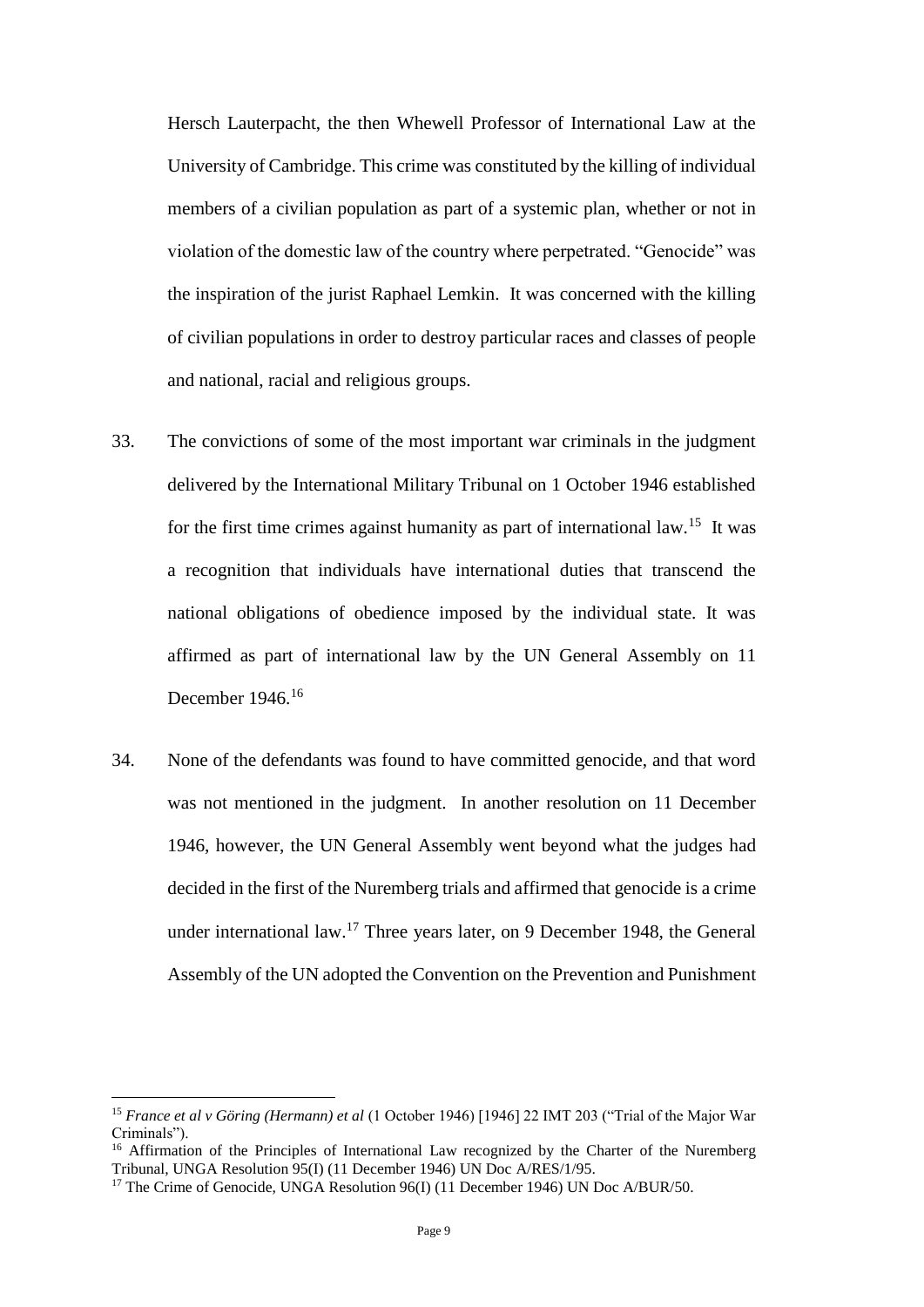of the Crime of Genocide.<sup>18</sup> It has been described as the first human rights treaty of the modern era.<sup>19</sup>

35. The UN replaced the discredited and ineffective League of Nations. It officially came into existence on 24 October 1945, upon ratification of the UN Charter by the five permanent members of the Security Council – France, the Republic of China, the Soviet Union, the United Kingdom and the US – and by a majority of the other 46 signatures.<sup>20</sup> According to the preamble of the UN Charter the UN aims:

> "to save succeeding generations from the scourge of war, …to reaffirm faith in fundamental human rights, to establish conditions under which justice and respect for the obligations arising from treaties and other sources of international law can be maintained, and to promote social progress and better standards of life in larger freedom."

- 36. The Universal Declaration of Human Rights was adopted by the UN General Assembly on 10 December  $1948 - 70$  years ago this year.<sup>21</sup> It had been inspired by Lauterpacht's book on an international bill of the rights of man published in 1945.<sup>22</sup>
- 37. The Council of Europe was founded in 1949. Its aim is stated in Article 1 of its founding statute to be:

"to achieve a greater unity between its members for the purpose of safeguarding and realising the ideals and principles which are

<sup>&</sup>lt;sup>18</sup> Convention on the Prevention and Punishment of the Crime of Genocide (adopted 9 December 1948, entered into force 12 January 1951) 78 UNTS 277.

<sup>19</sup> P. Sands (n 14), 377.

<sup>&</sup>lt;sup>20</sup> Charter of the United Nations (adopted 26 June 1945, entered into force 24 October 1945) 1 UNTS XVI ("UN Charter").

<sup>&</sup>lt;sup>21</sup> Universal Declaration of Human Rights, UNGA Resolution 217A (III) (10 December 1948) UN Doc A/RES/3/217 A.

<sup>22</sup> H. Lauterpacht, *An International Bill of the Rights of Man* (Columbia University Press, 1945).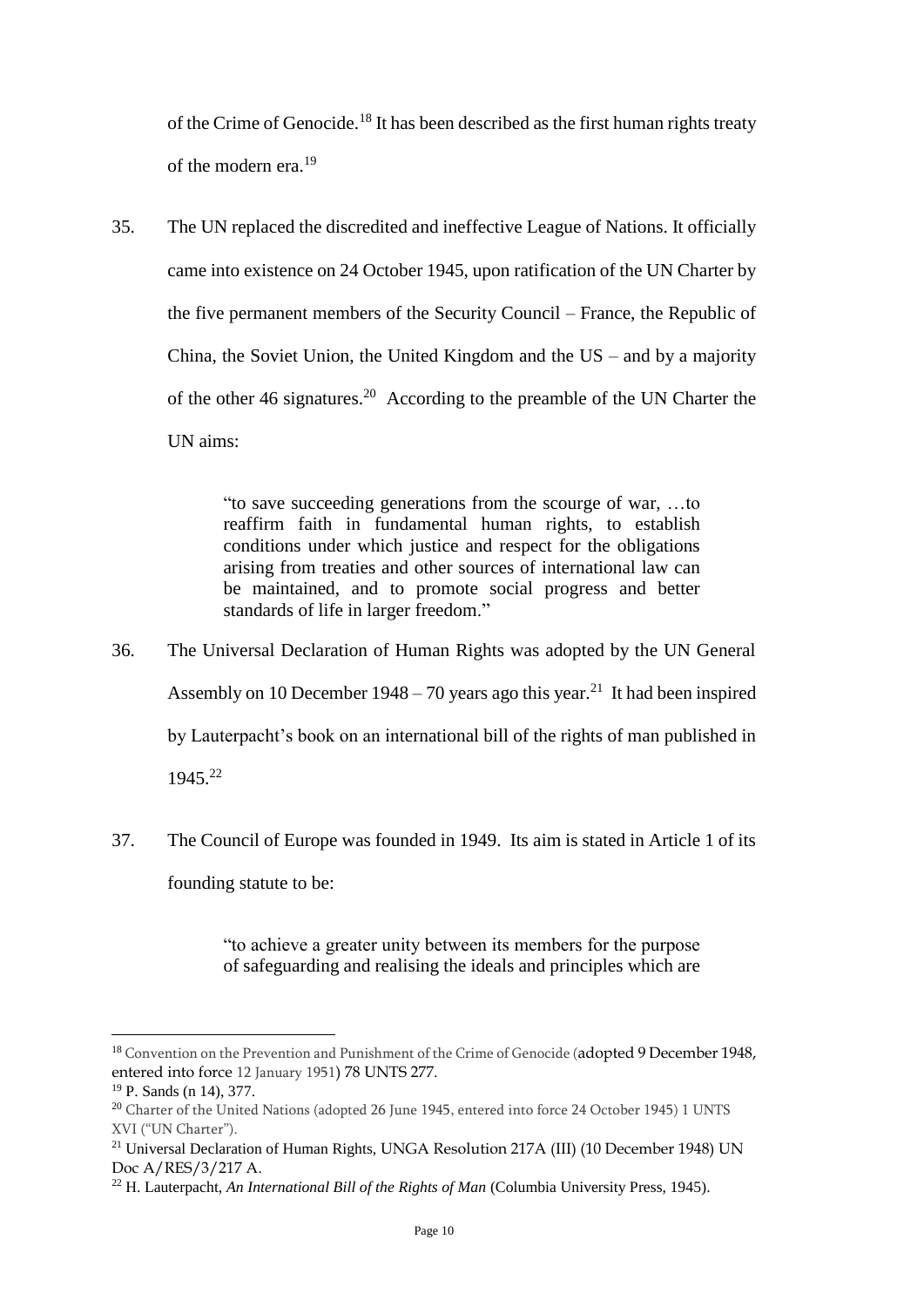their common heritage and facilitating their economic and social progress."<sup>23</sup>

- 38. Membership is open to all European states who seek harmony, cooperation, good governance and human rights, accept the principle of the Rule of Law and are able and willing to guarantee democracy, fundamental human rights and freedoms.
- 39. The European Convention on Human Rights was signed in 1950.<sup>24</sup> The British Prosecutor at Nuremberg Sir David Maxwell Fife<sup>25</sup> played a leading role in the text, which created in Strasbourg the first international human rights court to which individuals had access.
- 40. The International Court of Justice, located in The Hague, is the primary judicial organ of the UN, and was established in 1945 by the UN Charter<sup>26</sup>. It began work in 1946 as the successor to the Permanent Court of International Justice.<sup>27</sup> Although it was not until 1998 that an international criminal court, with power to rule on genocide and crimes against humanity, became a reality, its genesis can clearly be traced back to the organisations, institutions and new international order that followed the defeat of Germany and, in particular, the reaction to the horrors of Nazism.
- 41. Finally, the origins of the EU also lay in the reaction to those horrors. The Schuman Declaration, namely the statement made by the French Foreign Minister Robert Schuman on 9 May 1950, proposed to place French and

<sup>&</sup>lt;sup>23</sup> Statute of the Council of Europe (5 May 1949) CETS No 001, Article 1.

<sup>&</sup>lt;sup>24</sup> Convention for the Protection of Human Rights and Fundamental Freedoms (adopted 4 November 1950, entered into force 03 September 1953) ETS No 005.

<sup>&</sup>lt;sup>25</sup> Subsequently Lord Kilmuir LC.

<sup>&</sup>lt;sup>26</sup> See UN Charter (n 20), Chapter XIV.

<sup>&</sup>lt;sup>27</sup> Which resolved disputes between states.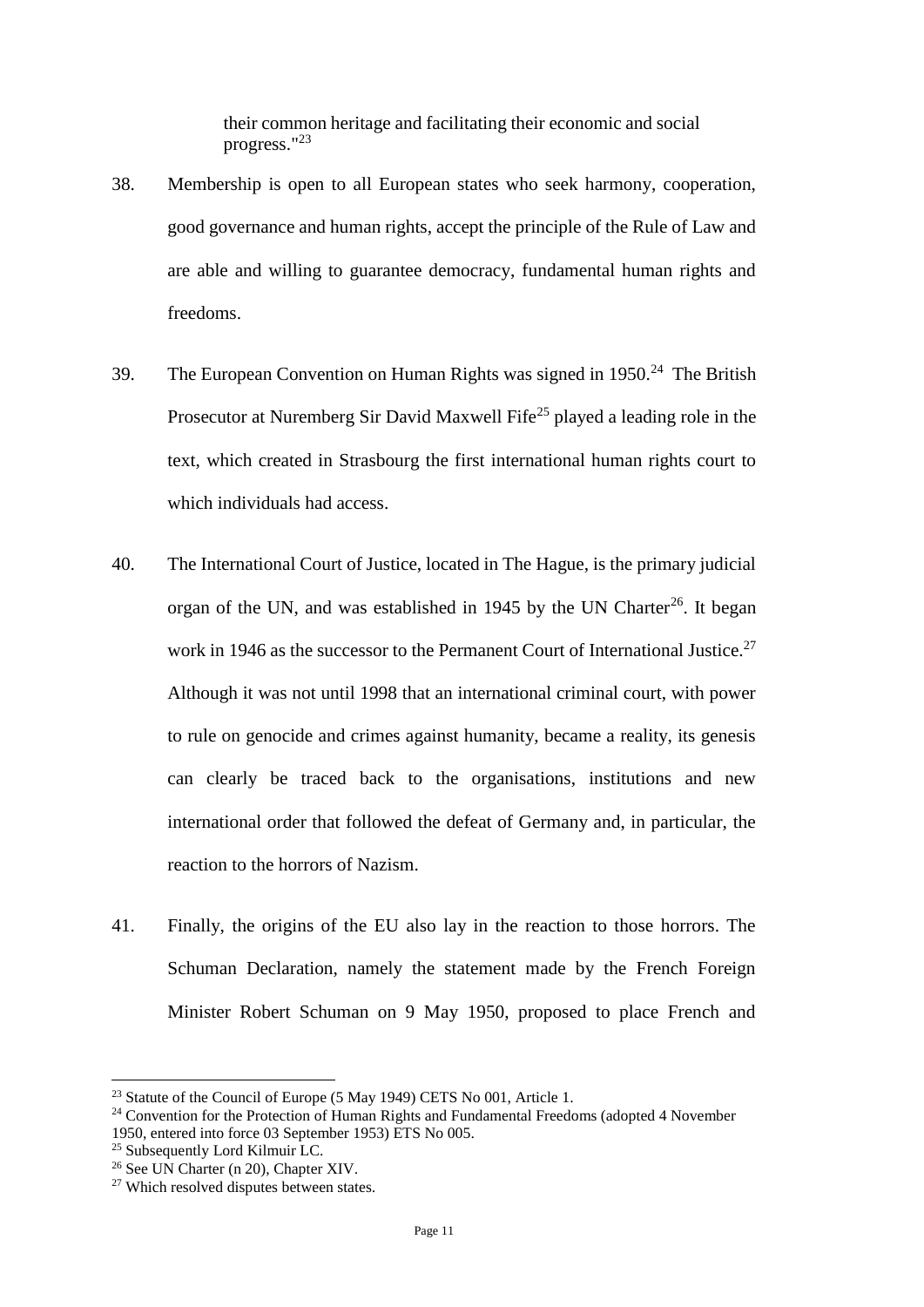German production of coal and steel under one common High Authority, which would be open to the participation of Western European countries. The vision their co-operation would create common interests which would lead to gradual political integration and pacification of relations between them and the elimination of the traditional opposition of France and Germany. Just under a year later, on 18 April 1951, the six founding members, namely Belgium, France, Germany, Italy, Luxembourg and the Netherlands, signed the Treaty of Paris, which created the European Coal and Steel Community, Europe's first supranational community. It was that organisation which paved the way for the European Economic Community and subsequently the European Union.

- 42. It is difficult to exaggerate the extent and importance of these international institutional, legal and political consequences which followed the defeat of Germany and the end of WWII, and which were a direct result of the desire to avoid in the future the horrific policies and actions of the Nazis both within Germany and internationally. They set the scene for an unprecedented protection of the dignity and rights of the individual and of minorities. They laid the ground for an intensification of debate about the Rule of Law. They provided a context for the development and enforcement of principles to restrain abuse of power by executive government and legislatures.
- 43. In the context of the UK the extent of that leap is illustrated most simply by reference to two matters. Firstly, prior to the end of WWII, there were laws which promoted and protected the predominant and State religion, Christianity, such as the law of blasphemy, but there were no anti-discrimination laws in relation to any other faiths, beliefs or conduct specifically designed to protect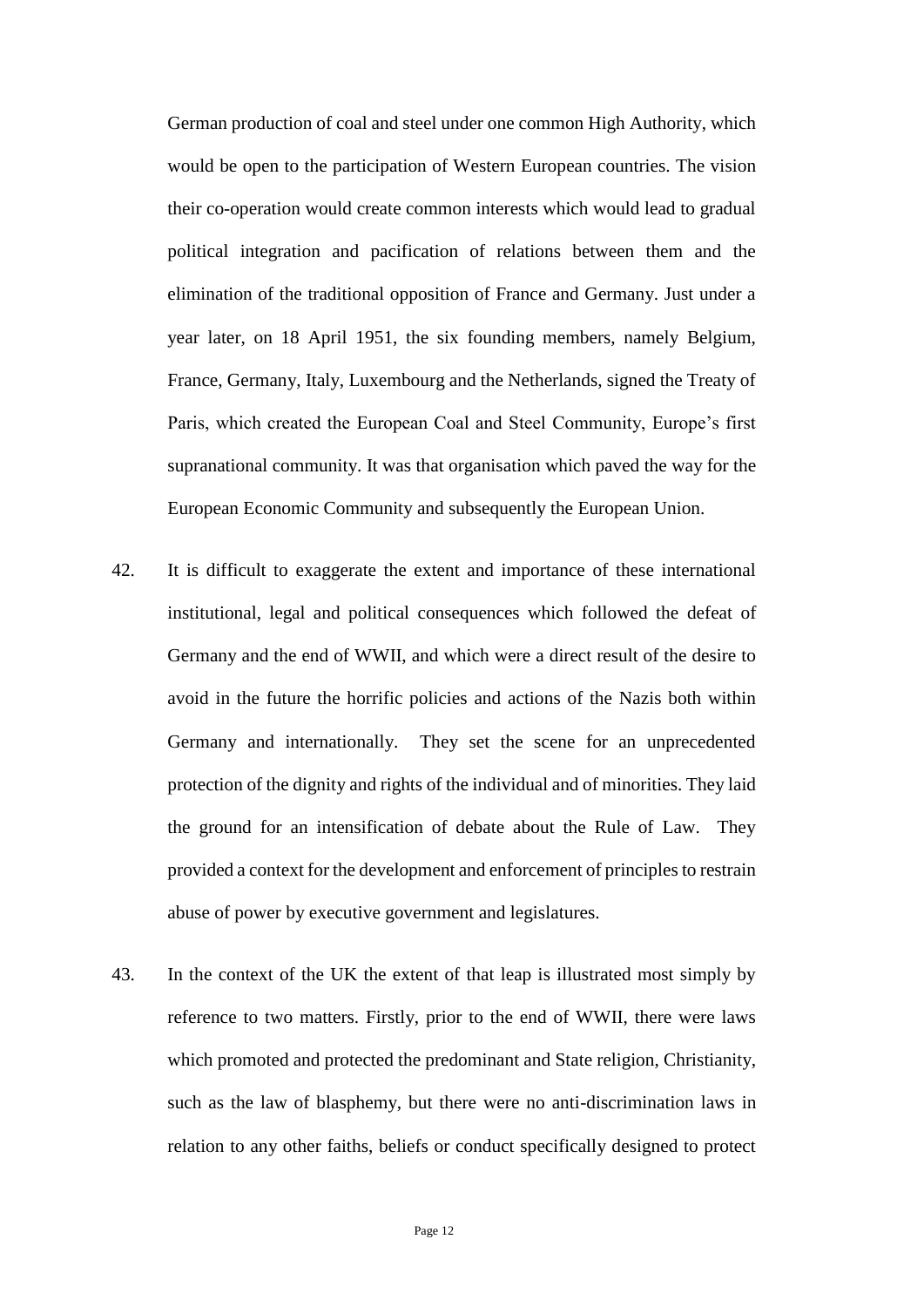or enhance the rights of minorities. Secondly, the speeches of the majority in the House of Lords' appellate committee in *Liversidge v Anderson<sup>28</sup>* in 1941 show the ready compliance at that time of the senior judiciary with the wishes of government, upholding as they did the power of the Home Secretary to cause a citizen to be imprisoned without charge or trial for an indefinite period on the ground that he had reasonable cause to be believe that the person in question was of hostile original or associations but without any obligation to give any grounds for that belief.

44. The reference to that case is an appropriate point to return to the conduct of national affairs under the Nazis, and in particular the role played by the judiciary.

#### **The judiciary under the Nazis<sup>29</sup>**

45. The role played by the judiciary in the implementation of the laws, rules and policies of the National Socialists inevitably came under scrutiny with the downfall of the regime. Particularly relevant were decisions of the People's Court which was created by a law passed in April 1934. It was originally given jurisdiction over cases of treason, attacks on the President of the Reich, destruction of military property, and assassination or attempted assassination of members of the national or state governments, but its jurisdiction was subsequently significantly extended. In August 1937 the justice minister

<sup>28</sup> [1942] AC 206.

<sup>29</sup> The facts in this section of the lecture are taken from I. Müller, *Hitler's Justice: The Courts of the Third Reich* (Harvard University Press 1991).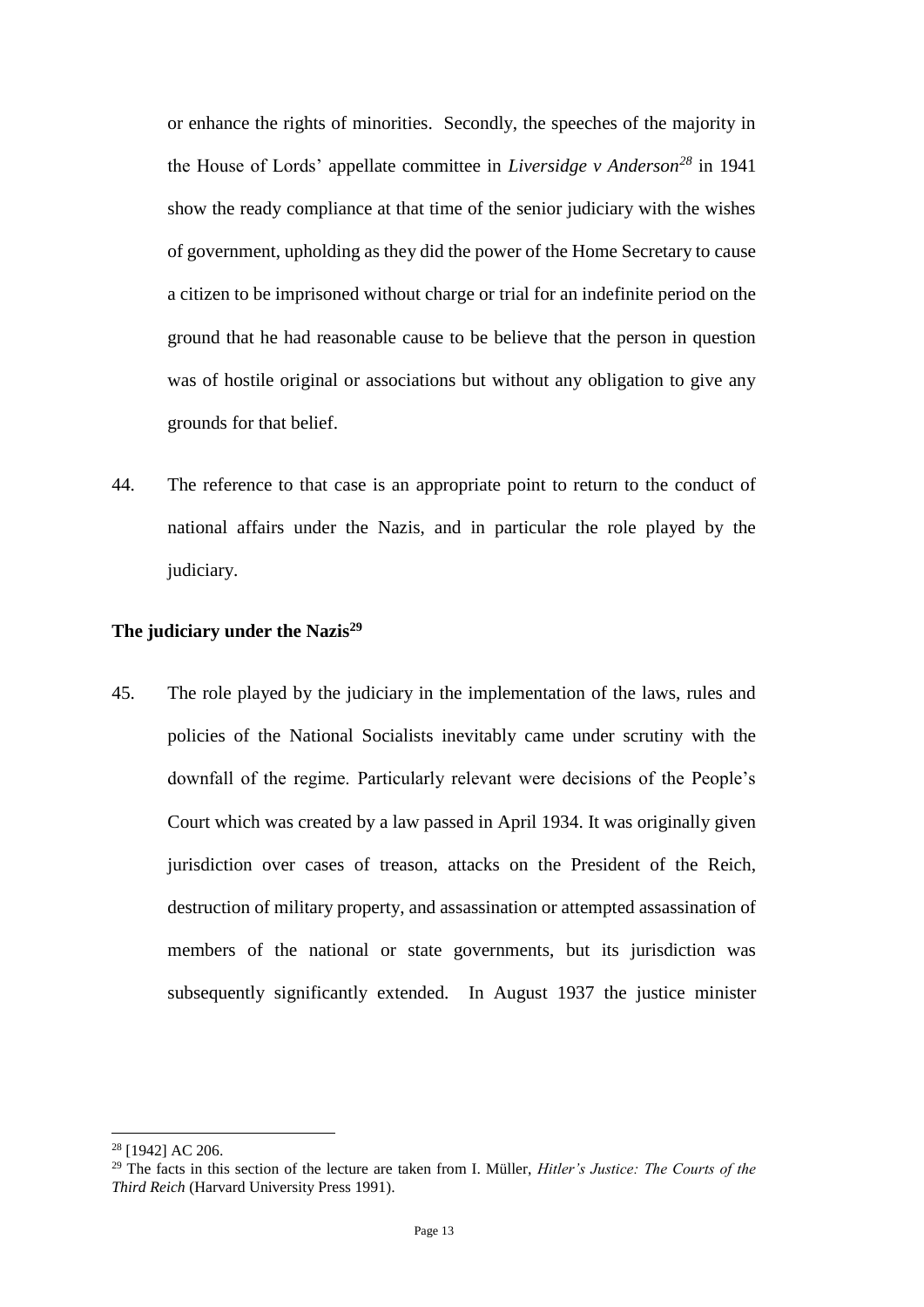referred to the court personnel as a "task force for combatting and defeating all attacks on the external and internal security of the Reich".

- 46. There are numerous instances of the judiciary enforcing Nazi laws, regulations and policies with enthusiasm, and many statements showing the politicisation of the judiciary.
- 47. The governing board of the Federation of Judges issued a declaration on 19 March 1933 expressing approval of "the will of the new government to put an end to the immense suffering of the German people" and offered its cooperation in the "task of national reconstruction". It said: "May German law hold sway in German domains! German judges have always been loyal to the nation and aware of their responsibility". The declaration ended with the assurance: "German judges place their full confidence in the new government".
- 48. On 21 April 1933 the largest judicial state organisation, the Association of Prussian Judges and Public Prosecutors, appealed to its members "to enter the frontline of Adolf Hitler's ranks and join the Federation of National Socialist Jurists for unconditional solidarity is a necessity for the success of our struggle." More and more state organisations followed the Prussian lead.
- 49. On 21 May 1933 the Saxon Association of Judges and Public Prosecutors placed itself "jubilantly and dutifully under the leadership of the People's Chancellor, Adolf Hitler."
- 50. The leaders of the National Federation then sent a telegram to the Reichsjuristenführer, the "leader of jurists in the Reich", the notorious Hans Frank, who was subsequently convicted of war crimes and crimes against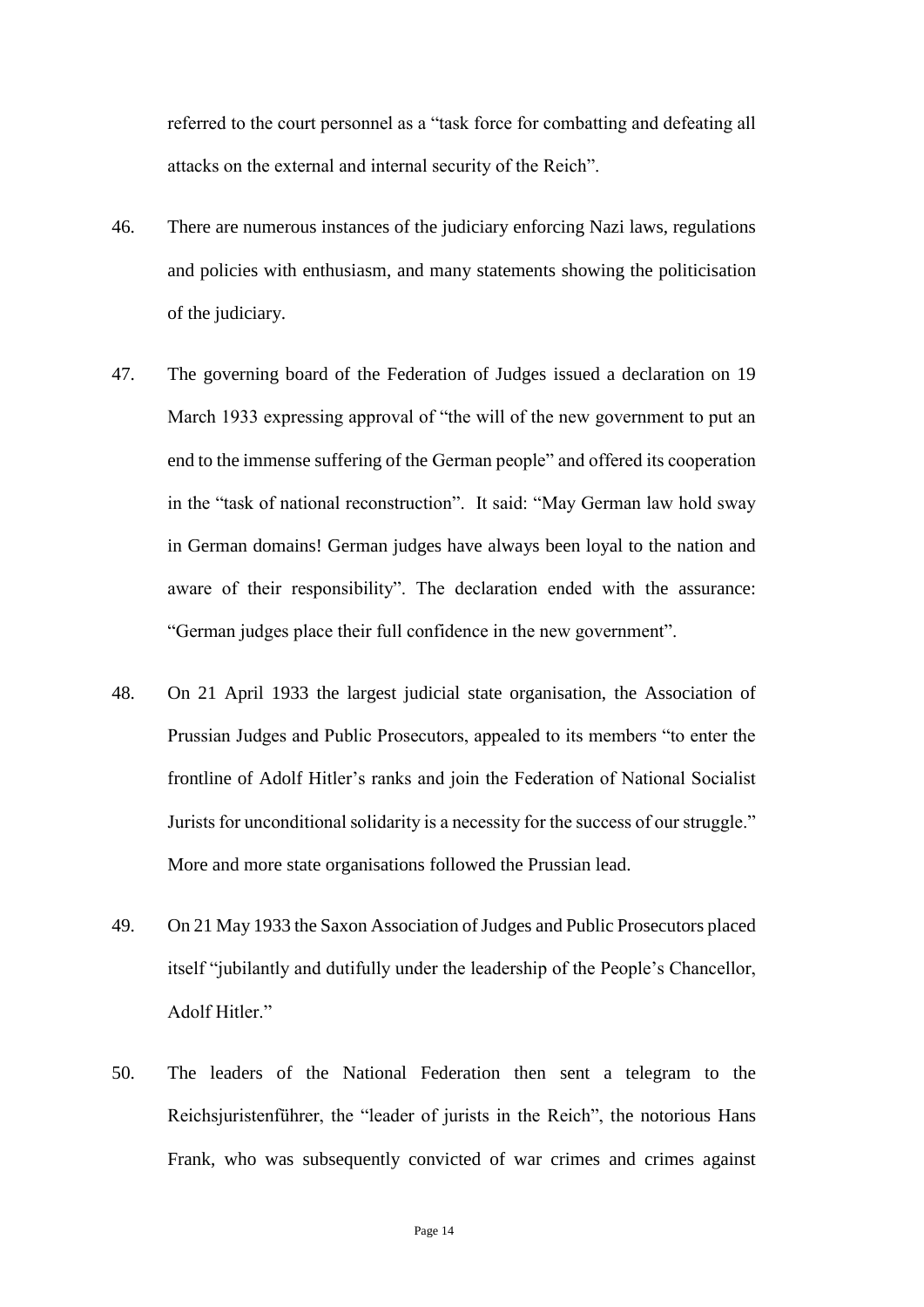humanity at Nuremberg and sentenced to death by hanging.<sup>30</sup> In the telegram the National Federation declared in its own name and the name of its member organisations in the various states "its entrance as a body into the Federation of National Socialist Jurists" and acknowledged "the leadership of Chancellor Adolf Hitler."

- 51. The extent to which the judiciary became a critical part of the regime's system of repression and intimidation is reflected in the number of death sentences passed. There are no exact statistics but a retired judge of the Federal Constitutional Court has estimated that the courts handed down at least 40,000 to 50,000 death sentences. Ingo Müller believes that an estimate of 80,000 victims comes closest to the truth.<sup>31</sup>
- 52. In the third of the series of trials which followed the main Nuremberg war crimes trial 16 jurists were charged with crimes committed against foreigners in what has become known as the Justice Trial. $32$  That limitation reflected the international law justification for the proceedings. As in the other trials, the charges concerned war crimes, organised crime and crimes against humanity. Some life sentences were imposed. They were subsequently commuted to 20 years, which were never served in full. By 1951 all the defendants were at liberty again except one, who was not released until 1956.
- 53. Prosecution of German judges, who had exercised jurisdiction only in Germany, was left to the domestic German prosecutors and courts. Taking into account

<sup>30</sup> See P. Sands (n 14), ch 6.

<sup>31</sup> I. Müller (n 29), 196.

<sup>32</sup> *United States of America v Josef Altstoetter et al* ("Justice Trial"), Trials of War Criminals before the Nuremburg Military Tribunals under Control Council Law No. 10 (US Government Printing Office 1951), Vol III, p.1156.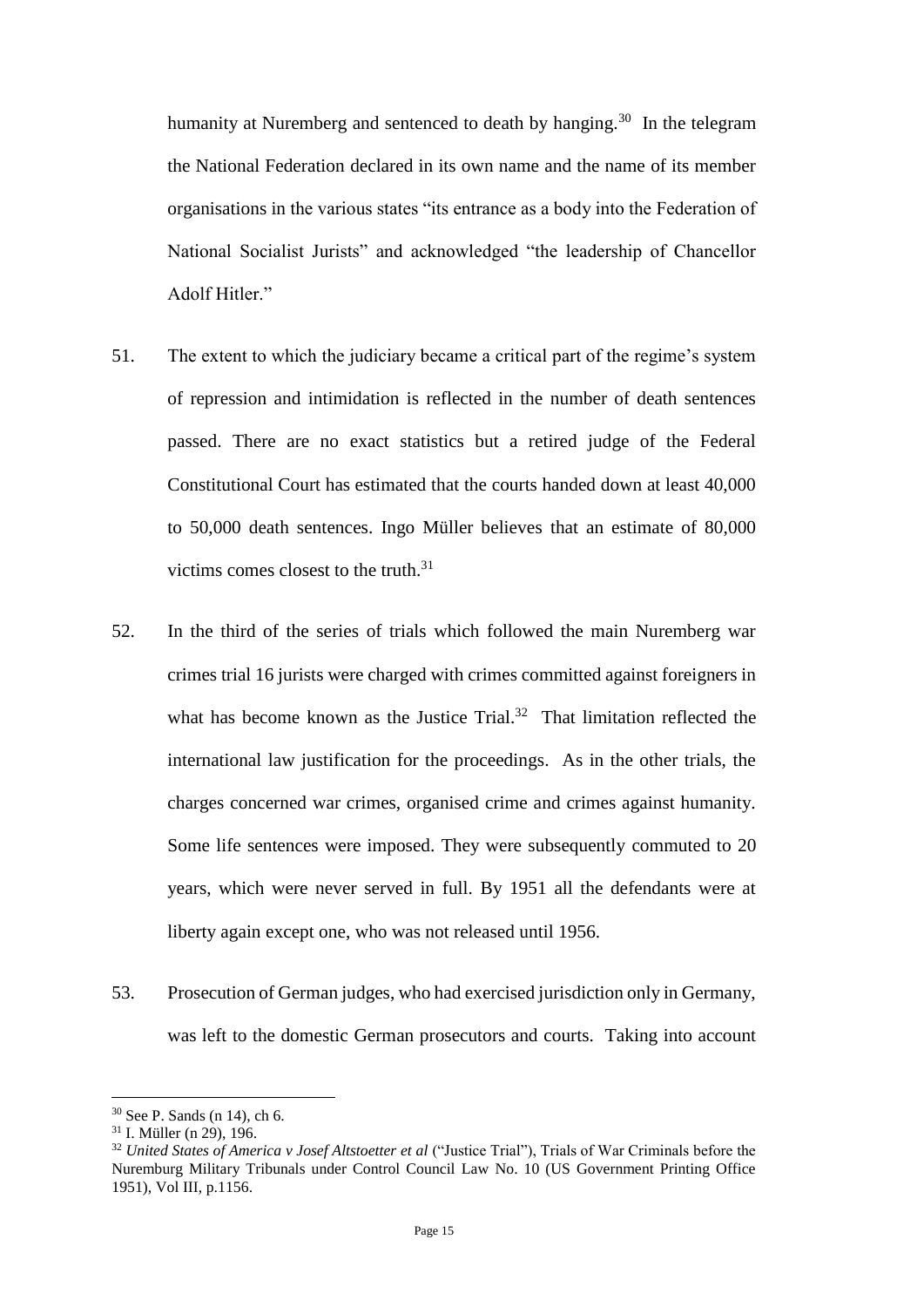appeals and re-trials, not a single judge was successfully prosecuted and sentenced. The standard defences were that the judges were doing their duty in applying the letter of the law and that the apparent harshness of many of the laws was justified in view of the conditions of war.

- 54. It was said that their unquestioning application of the law was the consequence of their "positivist" training, that is to say the precept of the positivist school of jurisprudence that judges are obliged to give effect to the acts of a legitimate lawmaker pursuant to an accepted procedure.<sup>33</sup> That explanation was deployed specifically in the defence of the accused at the Nuremberg Justice Trial. So far as the judges were concerned, the laws were made by proper procedure by a legitimate lawmaker because, of course, the suspension of the Constitution, together with the Reichstag Fire Decree and the subsequent Enabling Act, enabled Hitler and the National Socialist government legally to pass the laws which they did without reference to the Reichstag or anyone else. This was the principal justification given by Hubert Schorn, a former County Court judge, in his work "Judges in the Third Reich".<sup>34</sup>
- 55. Hubert Schorn and others have also stated that judges would have risked their own lives if they had objected to the unjust laws and refused to apply them. According to Ingo Müller there is only a single documented case of resistance by a judge to the system in the course of carrying out his judicial professional duties.<sup>35</sup> He was Dr Lothar Kreyssig, a judge of the Court of Guardianship in

<sup>&</sup>lt;sup>33</sup> According to HLA Hart's classic statement of legal positivism, when rules are promulgated by a society's accepted legal authority in accordance with that society's accepted legislative procedure (i.e. according to a society's 'rule of recognition'), those rules may be characterised as law: HLA Hart, *The Concept of Law* (3rd edn, OUP 2012).

<sup>&</sup>lt;sup>34</sup> H. Schorn, *Der Richter im Dritten Reich: Geschichte und Dokumente* (Frankfurt 1959).

<sup>35</sup> I. Müller (n 29), 196.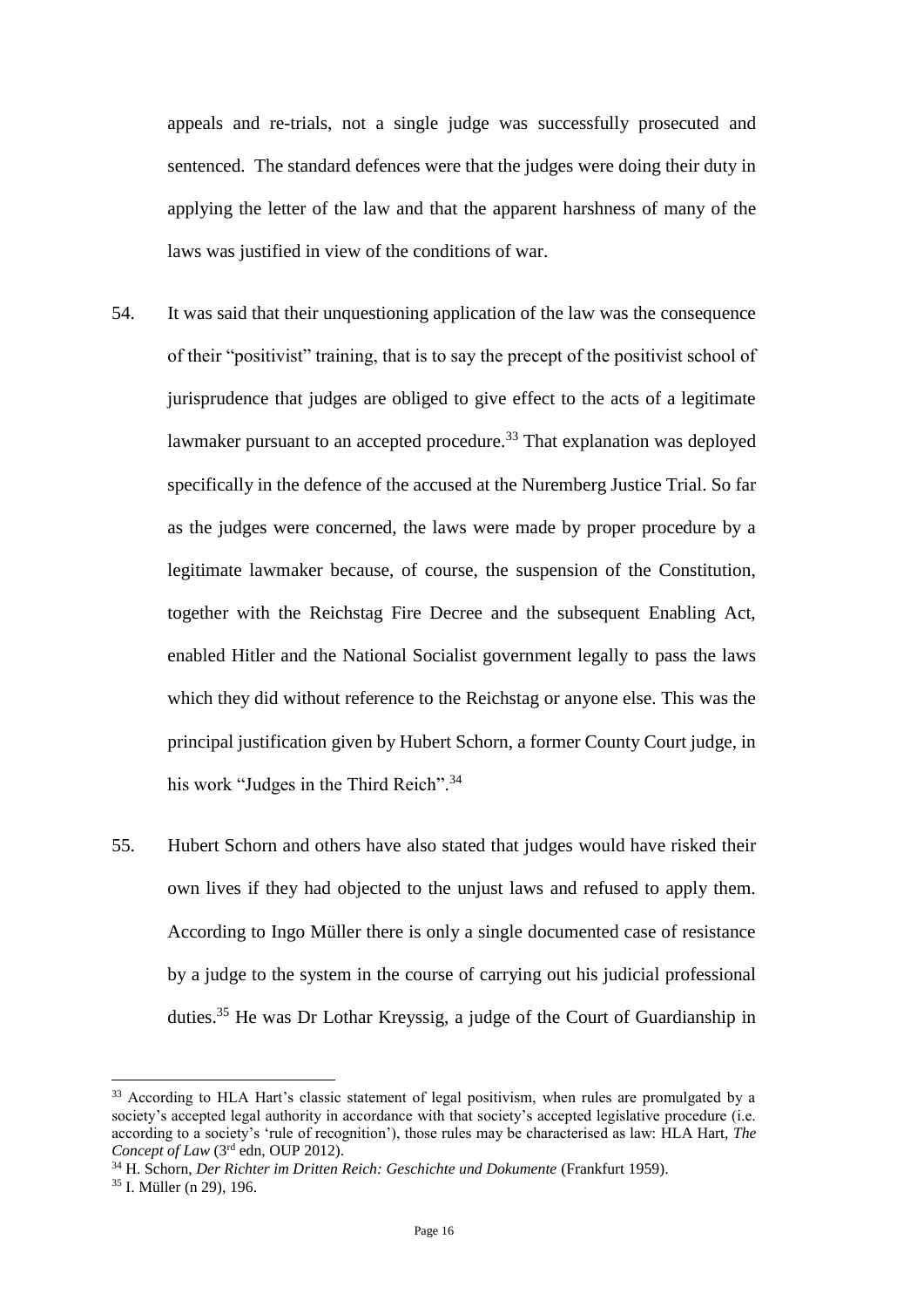the town of Brandenburg. He objected to the removal of members of the local mental hospital for killing and issued injunctions to several hospitals prohibiting them from transferring wards of his court without his permission. In addition, he brought criminal charges against Nazi party leader Phillip Bouhler as the person responsible for the euthanasia programme T-4. Having refused to withdraw his injunctions against the hospitals, he requested and was granted permission to retire early with full pension rights.

56. The view of Ingo Muller is that, contrary to the claims by Hubert Schorn of widespread judicial resistance, the overwhelming majority of German judges shared responsibility for the terror of the regime.<sup>36</sup> It is certainly difficult to reconcile the "positivist" training explanation with the public declarations of enthusiastic support for the regime by judicial bodies and organisations.<sup>37</sup>

#### **Lessons and comparisons**

- 57. In a properly functioning liberal democracy the two principles of the separation of powers and of the Rule of Law operate to protect the dignity and human rights of individuals, including minorities, and to protect private interests.
- 58. In Nazi Germany, a blueprint of absolute tyranny, there was a complete breakdown of both principles.
- 59. In countries which have a written constitution, suspension of the constitution or parts of it may sometimes be legitimate and in accordance with its terms, usually

<sup>36</sup> I. Müller (n 29), 196.

<sup>&</sup>lt;sup>37</sup> The Grand Criminal Panel of the Supreme Court, presided over by President Bumke, exhorted German judges to recall that "the judiciary … can fulfil the task imposing it by the Third Reich only if it does not remain glued to the letter of the law, but rather penetrates to its innermost spirit; the judiciary must do its part to see that the goals of the lawmakers are achieved".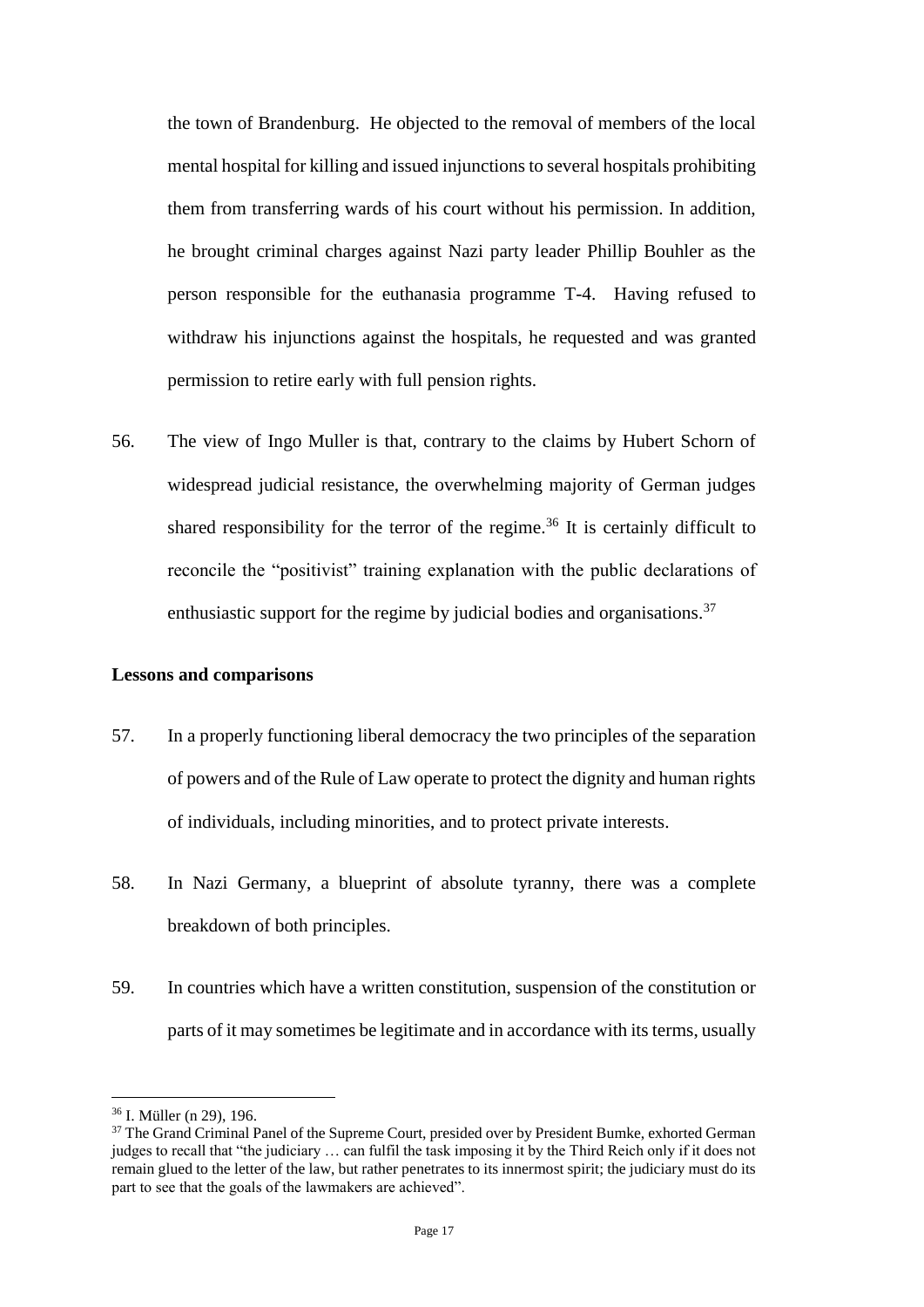to meet a state of emergency. Many of the rights protected by the ECHR permit proportionate restrictions by member states for reasons such as public safety, health and order. Should circumstances prove especially difficult, Article 15(1) of the Convention states that:

"In time of war or other public emergency threatening the life of the nation any High Contracting Party may take measures derogating from its obligations under this Convention to the extent strictly required by the exigencies of the situation, provided that such measures are not inconsistent with its other obligations under international law."<sup>38</sup>

- 60. Whilst in principle an emergency response lasts for a distinct and temporary period of emergency before the state returns to normalcy, a number of situations, one example being the omnipresent threat of terrorism, have been increasingly deployed to justify a permanent state of emergency.<sup>39</sup> By way of example, in Egypt, apart from a period of four years between 1957 and 1981 and the period between 31 May and 14 August 2012, there has been a permanent state of emergency;<sup>40</sup> and in Turkey, there was a state of emergency from 1987 until 2002 and then again since July 2016 in response to a failed army coup aimed at overthrowing President Recep Tayyip Erdoğan.<sup>41</sup>
- 61. It should be remembered that the very first repressive law of the Nazi regime, the Reichstag Fire Decree, only came into existence as the result of the invocation of Article 48 of the Constitution which empowered the President,

<sup>&</sup>lt;sup>38</sup> Similarly, worded provisions can be found in Article 4 of the International Covenant on Civil and Political Rights ("the ICCPR") Article 27 of the American Convention on Human Rights ("the ACHR"). See the discussion in A. Greene, *Permanent States of Emergency and the Rule of Law: Constitutions in an Age of Crisis* (Hart Publishing 2018), 12-15.

<sup>39</sup> See A. Greene (n 38), 27-30 and 45-48.

<sup>40</sup> A. Greene (n 38), 46; S. Reza, 'Endless Emergency: The Case of Egypt' (2007) 10 New Criminal Law Review 532.

<sup>41</sup> A. Greene (n 38), 47 and 210-211.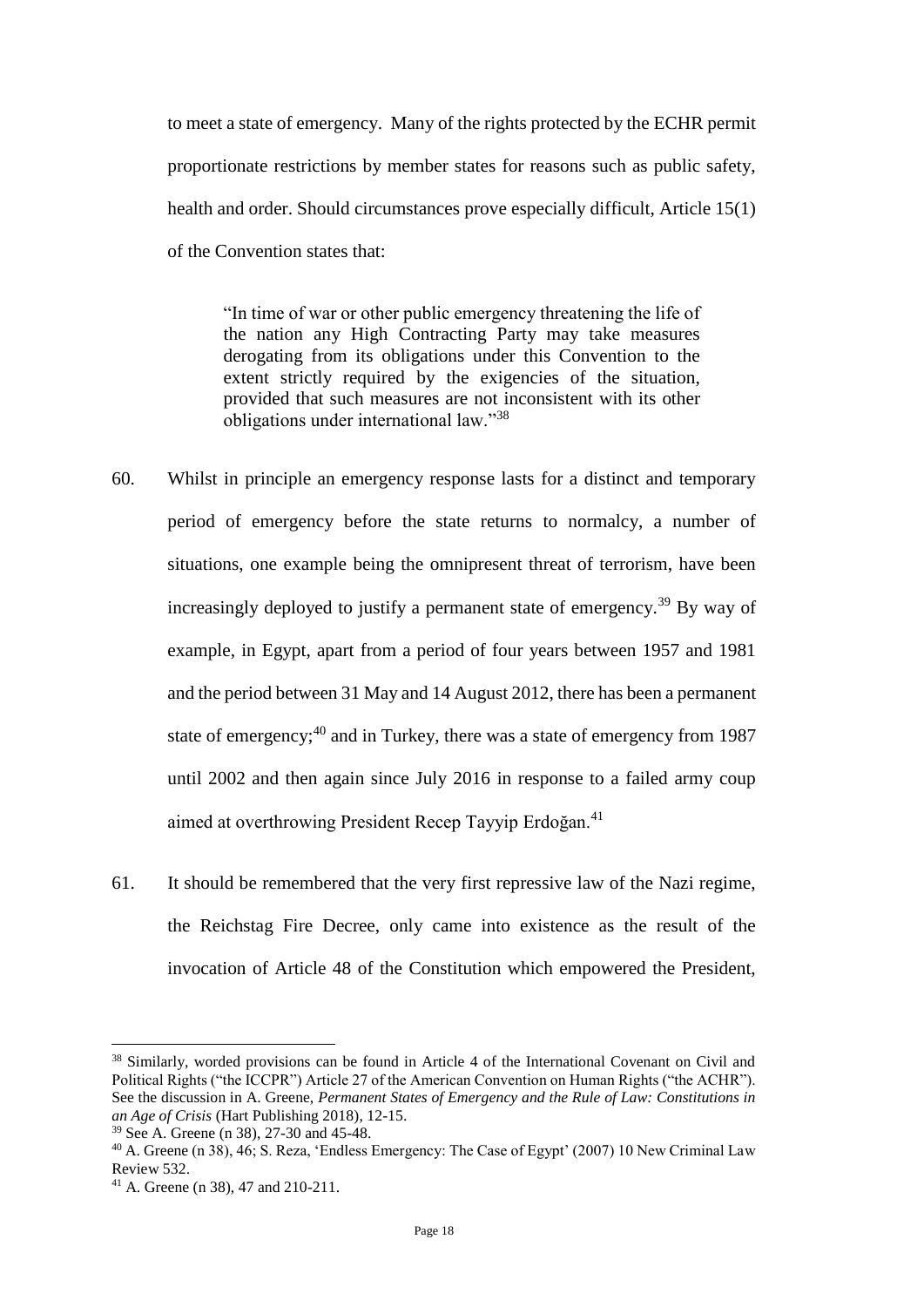when he thought that public safety and order were seriously disturbed or endangered, to take measures necessary for the restoration of public safety and order, including using the army forces for that purpose and suspending seven of the fundamental rights guaranteed by the Constitution. As I have said earlier, the Reichstag Fire Decree authorised the government to curtail key constitutional rights such as freedom of speech, of association and of the press, and was fundamental to laying the foundations for the single-party dictatorship responsible for the abhorrent laws and acts which followed.<sup>42</sup>

- 62. Suspension of the constitution, usually for long periods or even indefinitely, is a recurring hallmark of a regime which does not protect individual rights and private interests and does not observe the Rule of Law. The UK does not, of course, have a codified written constitution.
- 63. Although British jurists have much to say about the merits or otherwise of a written constitution, as a sitting judge I do not wish to enter into a debate which concerns ultimately a political question. What can be said as a purely factual matter, well illustrated by the example of the Nazi regime, is that, where the fundamental values of a society are reflected in a codified constitution, and that constitution is suspended, it is a clear warning sign for all to see that the twin principles which uphold the essential values of a liberal democracy, namely the separation of powers and the Rule of Law, are under threat and the transition to tyranny is facilitated.

<sup>&</sup>lt;sup>42</sup> M. Head, *Emergency Powers in Theory and Practice: The Long Shadow of Carl Schmitt* (Routledge 2016), 42-46.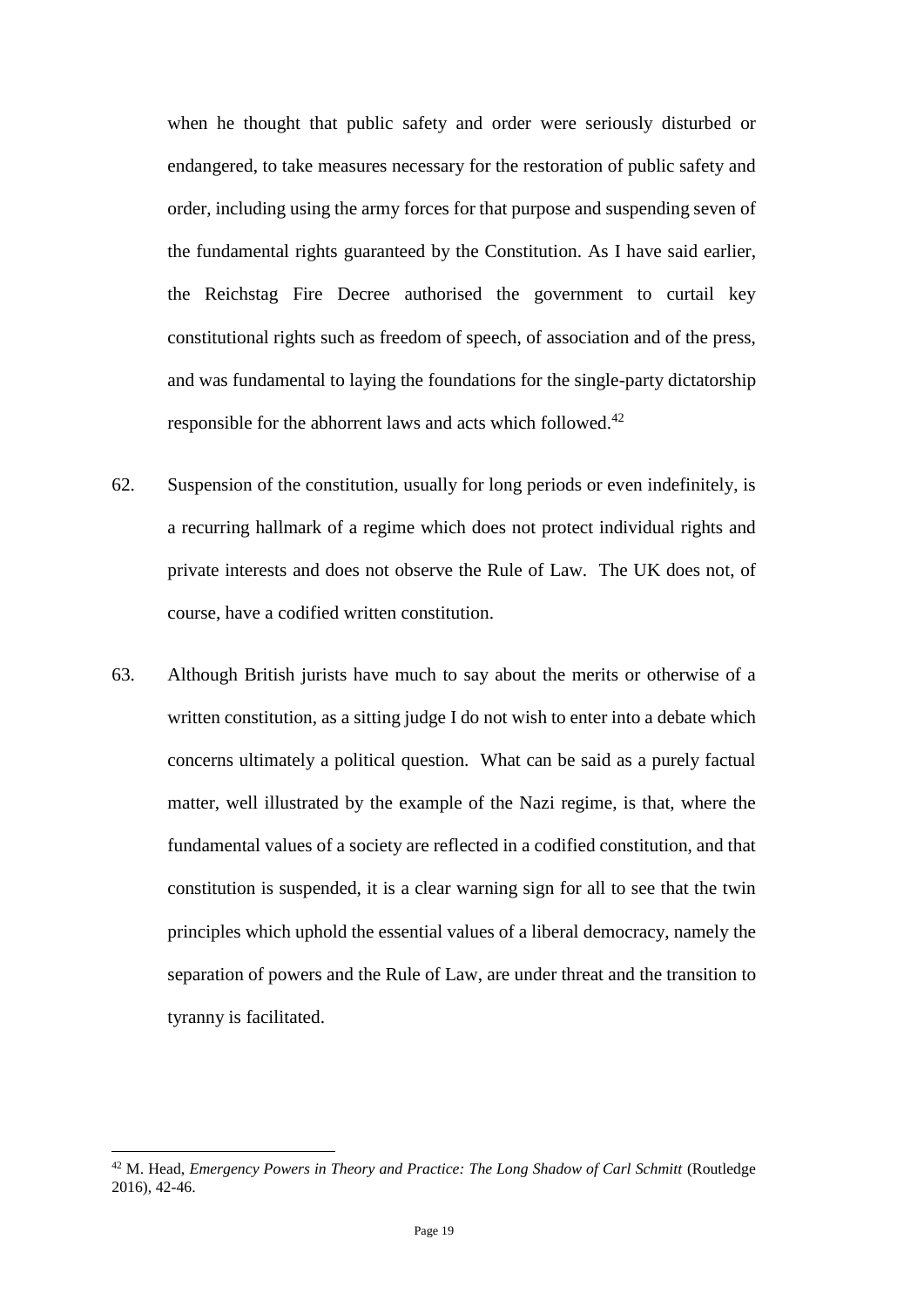- 64. On the face of it, those twin principles are robustly reflected in the UK's constitutional and legal arrangements. The unfolding history of our constitutional settlement over several hundred years has seen the establishment of the principle that all prerogative power is subject to the law, the principle that the power to make and unmake the law is now exercised only through Parliament, and the principle that it is the exclusive right of an independent judiciary to declare what is the law. In short, the constitutional arrangements, at least in principle, are that executive, which administers the country, is subject to the law; Parliament makes the law; and the judiciary determine what is the law. The reality has fewer bright lines because, for example, the law in this country is partly common-law and partly statute, and the judges by adapting the common law to new situations in a sense make new law; and, depending on the size of its Parliamentary majority, the Government determines and dominates the legislative programme in Parliament.
- 65. So far as concerns the Rule of Law, this is not the place to examine in detail the extent to which the UK satisfies adequately the eight core ingredients identified by Lord Bingham in in his masterly work on the topic or indeed whether he is correct controversially to have included the adequate protection of human rights as one of the ingredients.<sup>43</sup> In the context of the present lecture, I wish only to concentrate on the requirement that there be an effective constraint on official abuse of power and oppression by enabling citizens to access courts

<sup>43</sup> T. Bingham, *The Rule of Law* (Penguin 2010). See my discussion of this topic in T. Etherton, 'The Universality of the Rule of Law as an International Standard' (Lionel Cohen Lecture 2018, Hebrew University of Jerusalem, 9 April 2018).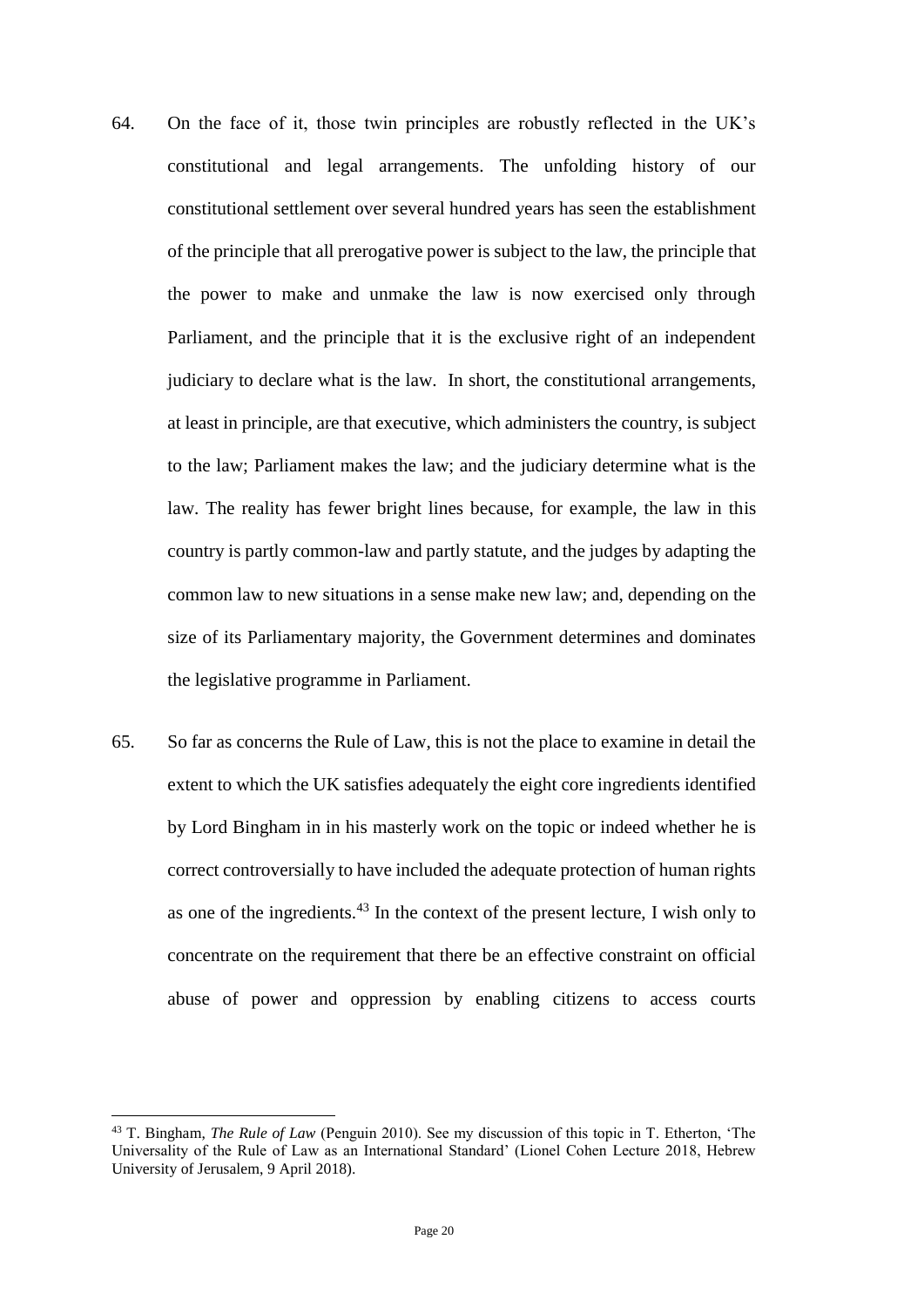administered by an independent judiciary in which such abuses can be challenged.

- 66. It is sufficient to highlight, by way of contrast with the courts in Nazi Germany, both the ability and, more particularly, the willingness of the UK courts to judicially review decisions and acts of the executive, and also the interpretative techniques for judicial limitation of the executive's statutory powers.
- 67. As to judicial review, the great development of administrative law since the middle of the last century has been one of the most dramatic features of the jurisprudence and practice of our courts. There are those who would argue for an even wider supervision than is inherent in the strict *Wednesbury* irrationality test and, indeed, would contend for a proportionality test (i.e. whether the administrative action was proportionate to the legitimate object intended to be achieved), particularly in the context of the infringement of personal rights by the government, public bodies and officials.<sup>44</sup>
- 68. As to the interpretative techniques deployed to restrict executive excesses, one of the most important and enduring enlargements of judicial review has been the principle established in *Padfield v Minister of Agriculture*, <sup>45</sup> that there are no unfettered discretions in public law, and that statutory powers must be used to promote the policy and objects of the statute, to be determined by the courts as a matter of law.
- 69. Furthermore, there is now a well-established principle of statutory interpretation that Parliament does not intend to legislate so as to undermine the Rule of Law

 $44$  T. Etherton (n 43).

<sup>45</sup> *Padfield v Minister of Agriculture* [1968] AC 997.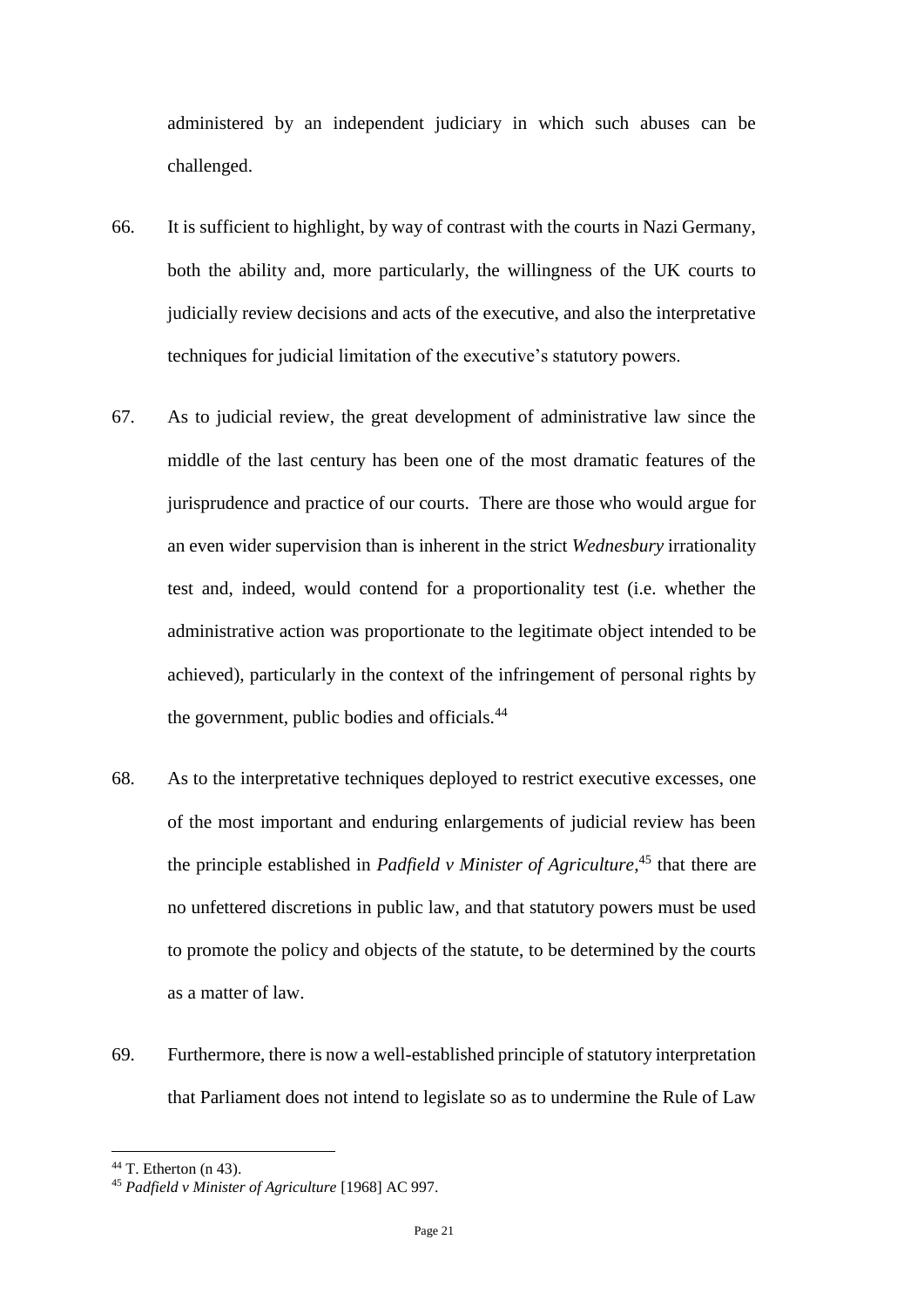or fundamental rights: As Lord Browne-Wilkinson made clear in *R v SSHD, Ex parte Pierson* [1998] AC 53 at 575:

"A power conferred by Parliament in general terms is not to be taken to authorise the doing of acts by the donee of the power which adversely affect the legal rights of the citizen or the basic principles on which the law of the United Kingdom is based unless the statute conferring the power makes it clear that such was the intention of Parliament."46

- 70. On the face of it, this all seems pretty satisfactory. There are two contemporary legislative trends, however, which some consider troubling.
- 71. The critical step enabling the tyranny in Nazi Germany to be imposed was the 1933 Enabling Act which allowed the government to make laws without the consent of the Reichstag or the President, including those which deviated from the Constitution of 1919. The Enabling Act therefore involved the transference of law-making powers away from the democratically elected Parliament to the executive.
- 72. In the UK, the so called Henry VIII clauses in Acts of Parliament may empower the executive by means of delegated legislation to repeal, suspend or amend Acts of Parliament, including Acts of Parliament passed both before and after the enabling Act and, in some circumstances, the enabling Act itself. $47$
- 73. Unlike Hitler's Enabling Law, however, there are safeguards against Henry VIII clauses. Most pieces of delegated legislation, including those promulgated pursuant to a Henry VIII clause, will only take effect if they are positively

<sup>46</sup> See also *R v SSHD, ex p Simms* [2000] 2 AC 115,131.

<sup>&</sup>lt;sup>47</sup> N.W. Barber and A.L. Young, 'The rise of prospective Henry VIII clauses and their implications for sovereignty' (2003) PL 112, 113.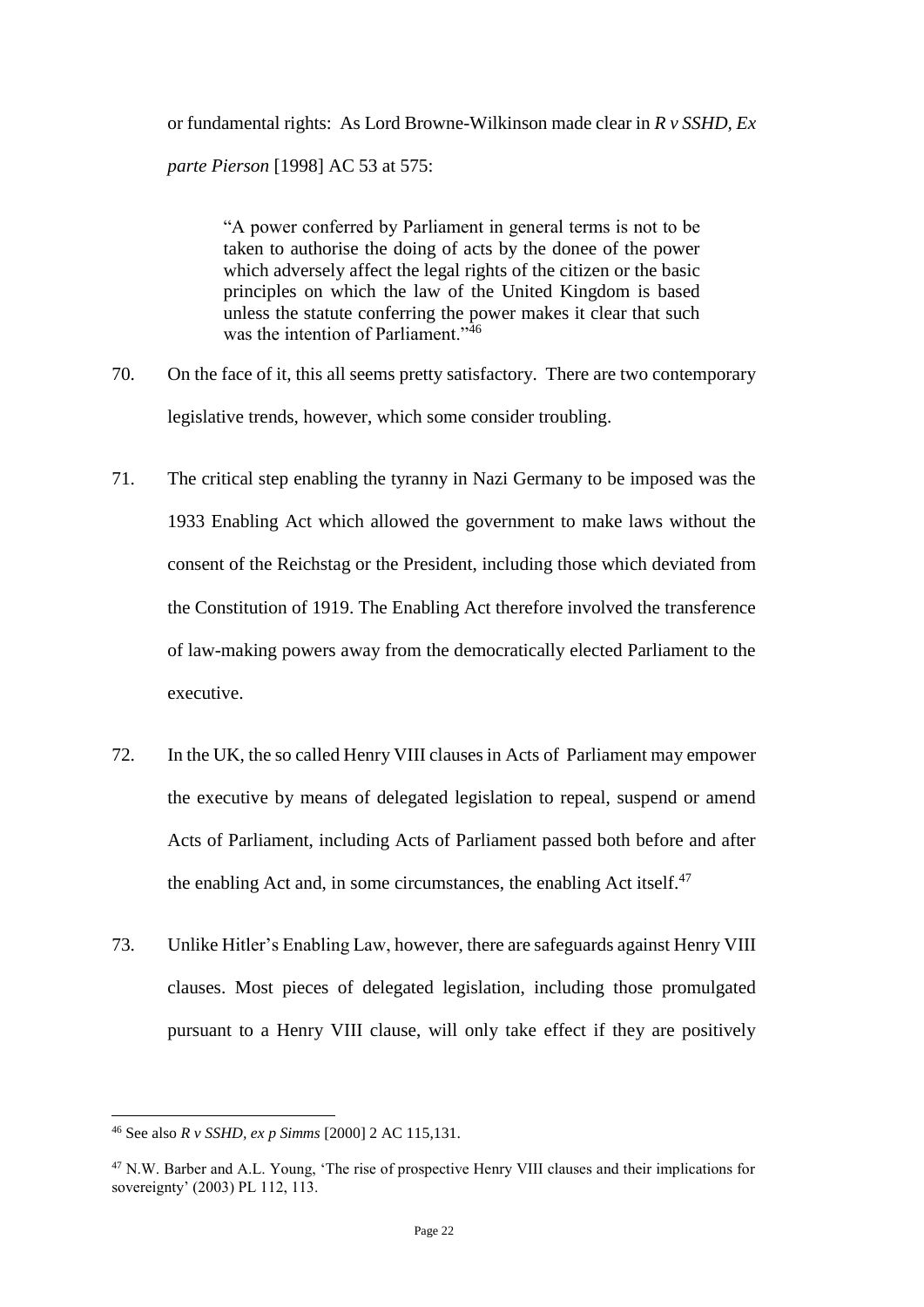approved by Parliament or if Parliament does not positively object. There remains, therefore, some parliamentary oversight, albeit briefer and more limited than that accorded to Bills intended to become Acts of Parliament.<sup>48</sup> Parliament, of course, remains sovereign and can both repeal a Henry VIII clause and reverse the effects of anything done by the executive pursuant to such a clause.

74. Furthermore, reflecting the interpretative techniques I have mentioned, the courts here take a strict approach to judicial oversight of Henry VIII clauses in applications for judicial review. In *R (Public Law Project) v Lord Chancellor (Office of the Children's Commissioner intervening)* Lord Neuberger reiterated that the courts have jurisdiction to declare delegated legislation unlawful and invalid if it has an effect, or is made for a purpose, which lies outside the scope of the statutory power in the enabling act pursuant to which it was purportedly made – to do so is to uphold the supremacy of Parliament over the executive.<sup>49</sup> That said, the court has limited power in this area. As Lord Neuberger acknowledged, where the wording of an enabling act's provisions, including Henry VIII clauses, is undoubtedly clear as to the scope of the delegated power,

<sup>48</sup> "Whether subject to the negative or affirmative resolution procedure, [delegated legislation] is subject to much briefer, if any, examination by Parliament and cannot be amended": *McKiernon v Secretary of State for Social Security* (1989) 2 Admin LR 133, 140, per Lord Donaldson MR. Although the position has changed somewhat with the recent introduction of the super-affirmative procedure that applies to some Henry VIII clauses, this statement remains largely true. For a description of each of the three procedures and how parliamentary scrutiny of delegated legislation operates in practice, see R. Rodgers and R. Walters, *How Parliament Works* (7<sup>th</sup> edn, Routledge 2015), 223-233

<sup>49</sup> *R (Public Law Project) v Lord Chancellor (Office of the Children's Commissioner intervening)* [2016] UKSC 39, [2016] AC 1531, [22], citing *F Hoffmann-La Roche & Co v Secretary of State for Trade and Industry* [1975] AC 295, 365 per Lord Diplock.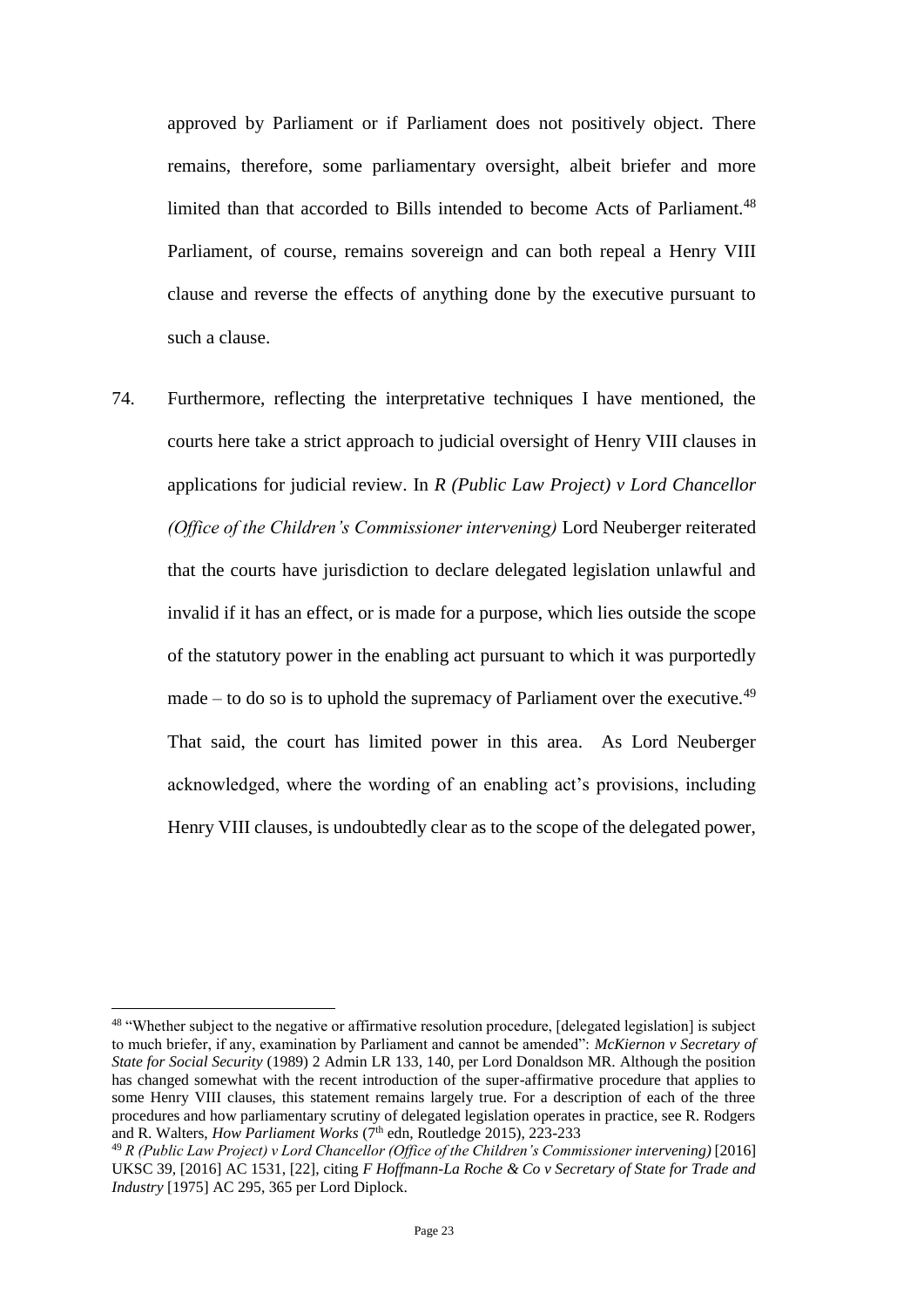the courts may not "cut down that scope by some artificial reading of the power".<sup>50</sup>

75. Such clauses have been subject to a wide array of criticism.<sup>51</sup>. Lord Judge has recently criticised Henry VIII clauses in the following terms:

> "At the heart of the development of our constitutional arrangements, Parliament is there to protect us from authoritarianism, from despotism, from an over mighty monarch, but also from an over mighty executive. That responsibility remains undiminished … Unless strictly incidental to primary legislation, every Henry VIII clause … is a blow to the sovereignty of Parliament. And each one is a self-inflicted blow, each one boosting the power of the executive".<sup>52</sup>

- 76. The second UK legislative phenomenon which troubles some commentators is what have been called "legal black holes".<sup>53</sup> These are areas of activity by public bodies in which there is no legal control on the body exercising the conferred power in question, leaving the decision-maker free to exercise absolute discretion – an area devoid of rule-of-law controls.<sup>54</sup>
- 77. A classic example of a legal black hole is the 'ouster clause', a statutory provision that expressly states that judicial review of certain areas of executive or administrative action is excluded.<sup>55</sup> These clauses can come in many varieties

<sup>50</sup> *R (Public Law Project)* (n51), [28], quoting *R v Secretary of State for the Environment, Transport and the Regions, Ex p Spath Holme Ltd* [2000] UKHL 61, [2001] 2 AC 349, 382, per Lord Bingham.

<sup>51</sup> Lord Hewart expressed concern as long ago as 1929 in his book *The New Despotism* (London Ernest Benn Ltd 1929), 9-12 and 52-58. Although Lord Hewart's forthright scepticism of delegated legislation and administrative law are to a large extent rather dated in the 21st Century, his particular concerns about the Henry VIII clauses in the Rating and Valuation Act 1925 and the Local Government Act 1929 remain relevant.

<sup>&</sup>lt;sup>52</sup> Lord Judge, 'Ceding Power to the Executive; the Resurrection of Henry VIII' (King's College London, 12 April 2016), 2 and 13-14.

<sup>53</sup> See generally, D. Dyzenhaus, *The Constitution of Law: Legality In A Time Of Emergency* (CUP 2006); A. Greene (n 38), ch 4. The term was first used by Lord Phillips MR in *R (Abassi) v Secretary of State for Foreign Affairs* [2002] EWCA Civ 1598; [2003] UKHRR 76 to describe the legal position of detainees in Guantanamo Bay; see also J. Steyn, 'Guantanamo Bay: The Legal Black Hole' (2004) 53 ICLQ 1-15. The position of Guantanamo Bay detainees was reversed subsequently by the US Supreme Court in *Rasul v Bush* (2004) 542 US 466 which held that the detainees could petition the federal courts for writs of habeas corpus in order to review the legality of their detention.

 $54$  A. Greene (n 38), 100-101; D. Dyzenhaus (n 53), 30.

<sup>55</sup> See A. Greene (n 38), 102-105; D. Dyzenhaus (n 53), 102-120.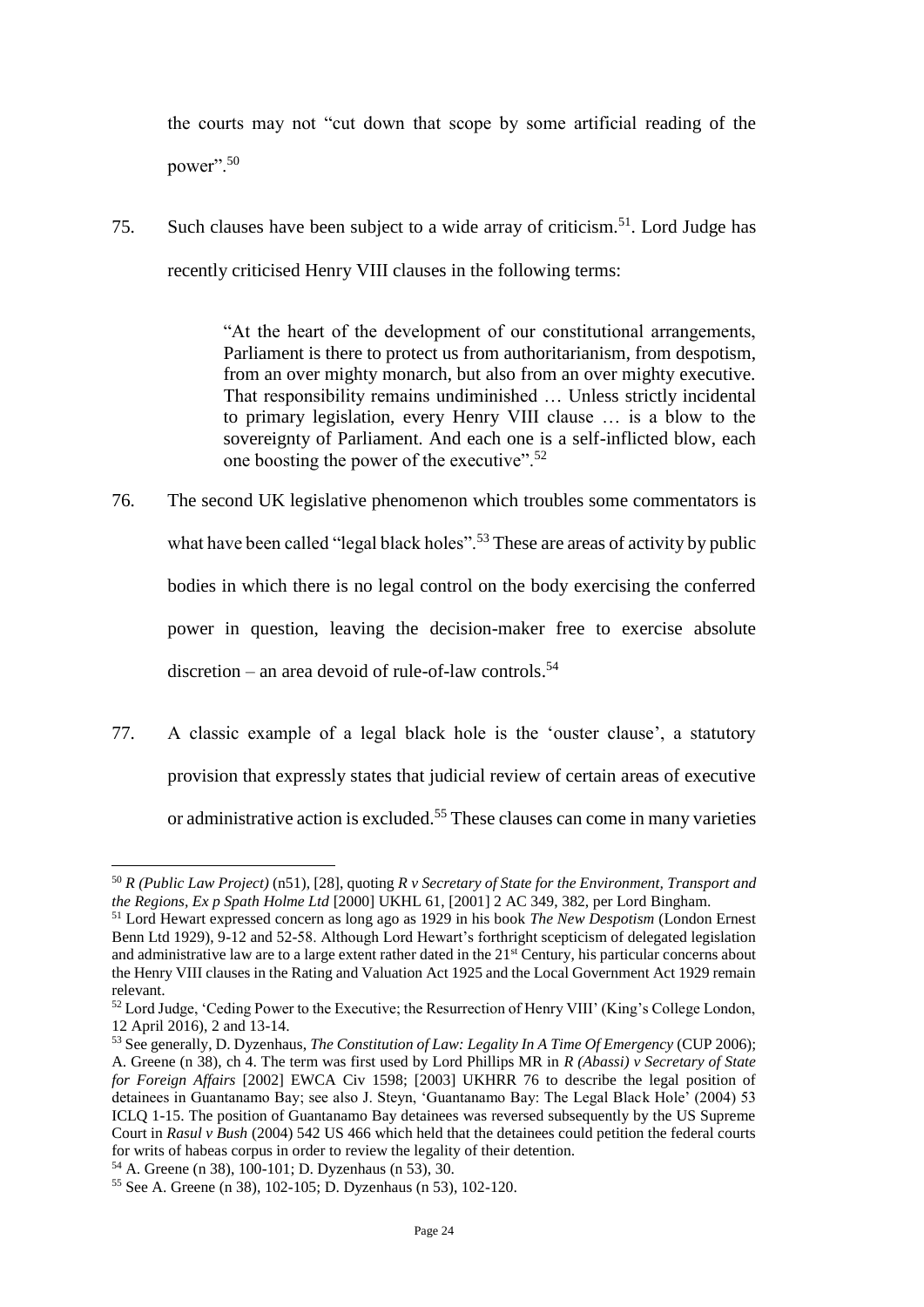and were used by the Nazi regime to prevent review by courts of areas of activity by the executive government, notably acts of the Gestapo.<sup>56</sup>

- 78. Probably the best known example in recent English legal history is that which was in issue in *Anisminic Ltd v Foreign Compensation Commission*, namely section 4(4) of the Foreign Compensation Act 1950 which purported to exclude judicial review of determinations of the Foreign Compensation Commission as to the award of compensation for British property expropriated by the Egyptian government during the Suez crisis in  $1956$ <sup>57</sup> For the reasons given in that case, combined with the subsequent approach of courts in developing the grounds of judicial review, it is clear that decisions purportedly within the ambit of an ouster clause are subject to all of the usual grounds of judicial review.<sup>58</sup>
- 79. Once again, the courts exercise a restrictive approach to the interpretation of such clauses "in the light of a strong presumption that in promulgating statutes Parliament intends to legislate for a liberal democracy subject to the Rule of Law, respecting human rights and other fundamental principles of the constitution".<sup>59</sup> Again, however, as was made clear in *R (Privacy International) v Investigatory Powers Tribunal*<sup>60</sup> (subject to the pending appeal to the Supreme Court)*,* that approach has its limits: if Parliament is clear enough on the matter,

<sup>&</sup>lt;sup>56</sup> See E. Fraenkel, *The Dual State: A Contribution to the Theory of Dictatorship* (first published 1941, J. Meierhenrich ed and tr, OUP 2017), 24-33; and generally, H. Petter Graver, *Judges Against Justice: On Judges When the Rule of Law is Under Attack* (Springer-Verlag 2015), ch 5.

<sup>57</sup> *Anisminic Ltd v Foreign Compensation Commission* [1969] 2 AC 147. For a detailed analysis as to the historical background to the case as well as its legal effects, see D. Feldman, '*Anisminic Ltd v Foreign Compensation Commission* [1968]: In Perspective' in S. Juss and M. Sunkin, *Landmark Cases in Public Law* (Hart Publishing 2017).

<sup>58</sup> This is the consequence of *R v Lord President of the Privy Council, ex p Page* [1993] AC 682 in which the House of Lords held all errors of law to be jurisdictional.

<sup>&</sup>lt;sup>59</sup> See R (Privacy International) v Investigatory Powers Tribunal [2017] EWCA Civ 1868, [2018] 1 WLR 2572, [32]. See also *R (Evans) v Attorney General* [2015] UKSC 21, [2015] 2 WLR 813, [54].

<sup>60</sup> *R (Privacy International) v Investigatory Powers Tribunal* [2017] EWCA Civ 1868, [2018] 1 WLR 2572.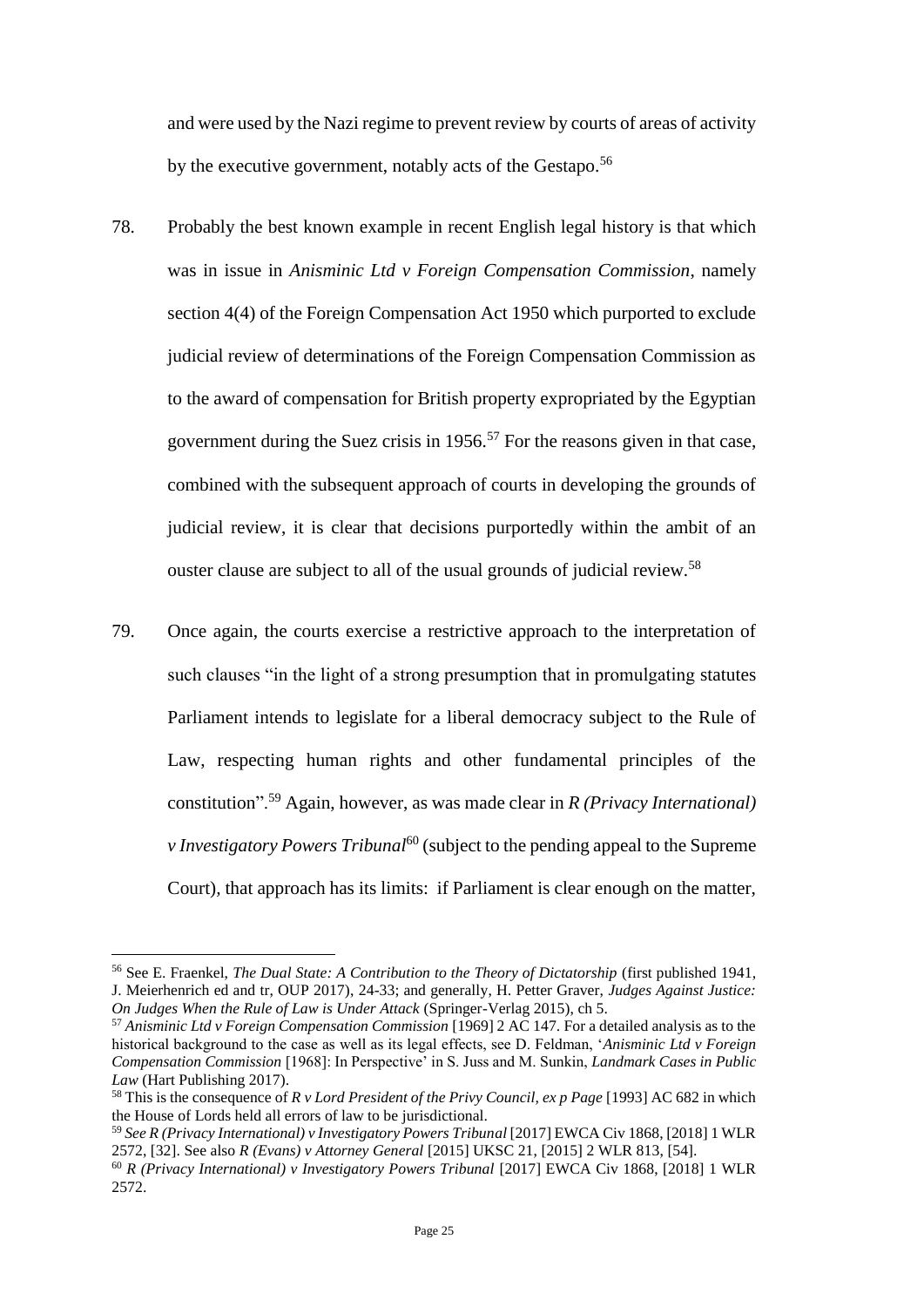an ouster clause will have effect in excluding the jurisdiction of the courts in judicial review proceedings.

- 80. As matters currently stand, therefore, subject to a couple of potentially worrying features, our constitutional and legal arrangements are, in general, well placed for maintaining the values of a liberal democracy. What will be apparent is the critical role played by an independent and uncorrupted judiciary in those arrangements.
- 81. A recent survey by the European Network of Councils for the Judiciary ("ENCJ"), which was carried out at the end of 2016 and secured 11,712 responses from judges in 26 countries, shows that the UK was one of only five of those countries whose judges responding to the survey did not think that their colleagues were taking bribes or might be.<sup>61</sup> Only Sweden, the UK, Ireland, Finland and Denmark produced entirely negative results.
- 82. At a time of difficulty in recruitment of judges for a variety of reasons, the essential role played by the British judiciary in maintaining the critical balances in our polity is something which those who value our British way of life should keep well in mind.

#### **Stress test**

<sup>61</sup> European Network of Councils for the Judiciary, 'ENCJ Activity Report 2016-2017' (2017), 8-9. In 18 of the European countries more than 10% of judges who responded to the survey thought that some of their colleagues either were taking bribes or were not sure whether they were. In Bulgaria, Latvia, Romania, Croatia, the Czech Republic, Italy and Lithuania over 50% of judges who responded to the survey thought that some of their colleagues either were taking bribes or were not sure whether they were. Even France, Germany, Belgium, Austria and Spain were included in those countries where more than 10% of judges who responded to the survey thought that their colleagues either were taking bribes or were not sure.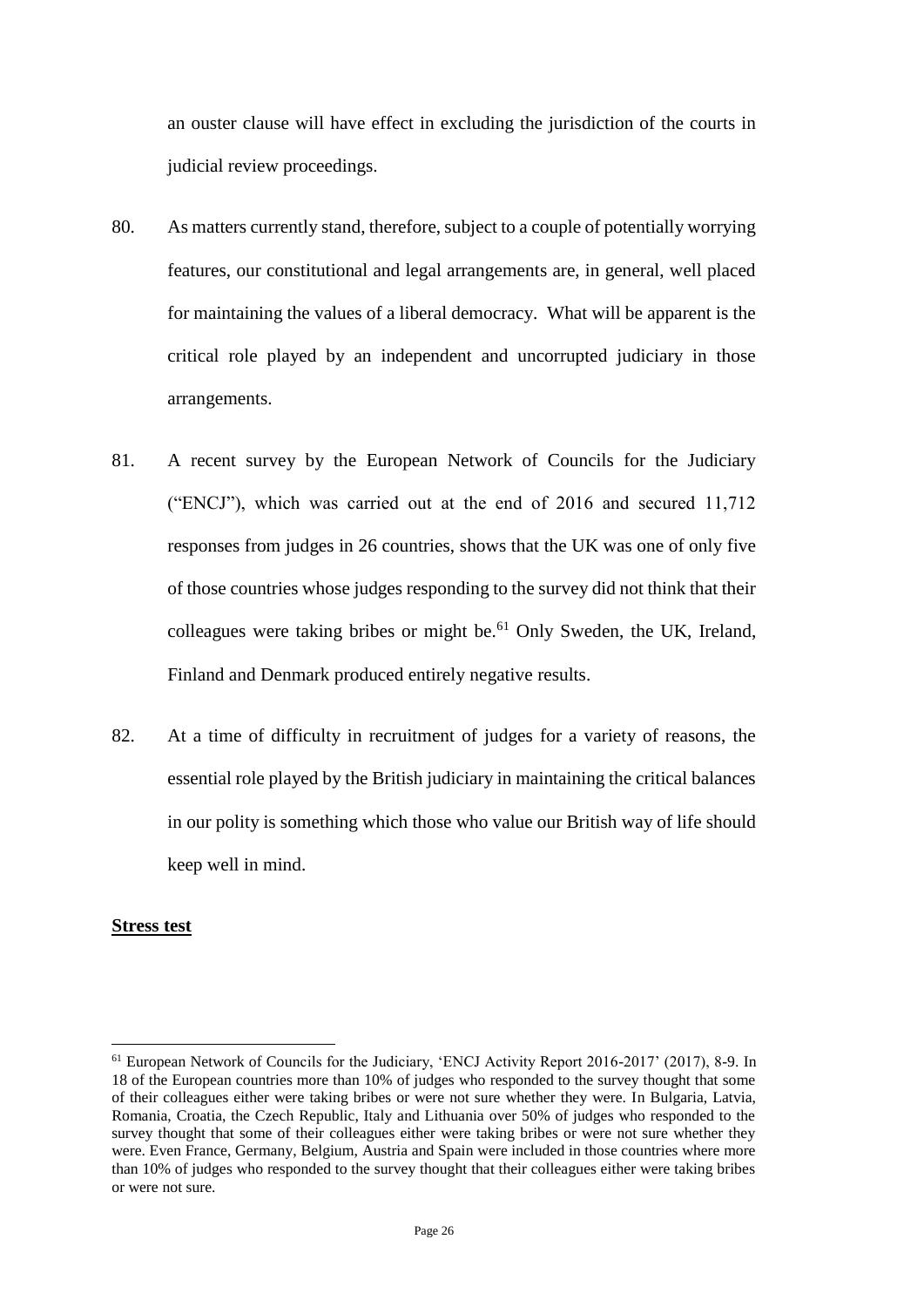- 83. The present UK constitutional legal arrangements operate in conditions in which there is real political choice between parties and effective political opposition, which can hold the executive to account. The question remains how well those constitutional arrangements would protect our liberal democracy if, even though highly unlikely, political power and control were to be wholly concentrated in one political party and its leader.
- 84. On the face of it, and leaving aside for this purpose overriding EU law, our constitutional arrangements would be weak in protecting our fundamental rights and values in such a situation.
- 85. With complete control of the House of Commons, the dominant party could pass such legislation as it wishes, whether creating new law or revoking existing law.<sup>62</sup> By virtue of the Parliament Acts 1911 and 1949, except for the requirement that a general election must be held at least once every five years, the House of Lords has power briefly to delay but not to deny the will of the House of Commons.<sup>63</sup> The courts are also very reluctant to look into the process of legislation in order to declare it invalid. $64$  In theory, laws could be passed to facilitate the removal of judges and of civil servants deemed unsuitable.

<sup>&</sup>lt;sup>62</sup> Constitutional conventions include that the House of Lords does not oppose legislation from a government's election manifesto and the Queen never refuses to give Royal Assent to bills that are properly passed by Parliament. The validity of conventions cannot be the subject of court proceedings: see *R (Miller) v Secretary of State for Exiting the European Union* [2017] UKSC 5, [2018] AC 61, [146]. <sup>63</sup> It was originally envisaged that the 1911 Act should be used to effect only major constitutional changes. But the 1949 Act has been used to achieve objects of much more minor or no constitutional import, including the Hunting Act 2004.

<sup>&</sup>lt;sup>64</sup> "... all that a court of justice can do is to look at the Parliamentary roll: if from that it should appear that a bill has passed both houses and received the Royal Assent, no court of justice can inquire into the mode in which it was introduced into Parliament, what was done to it previously being introduced, or what passed in Parliament during the various stages of its progress through both houses of Parliament:" *Edinburgh & Dalkeith Railway Co. v Wauchope* (1842) 8 Cl & F 710 (Lord Campbell).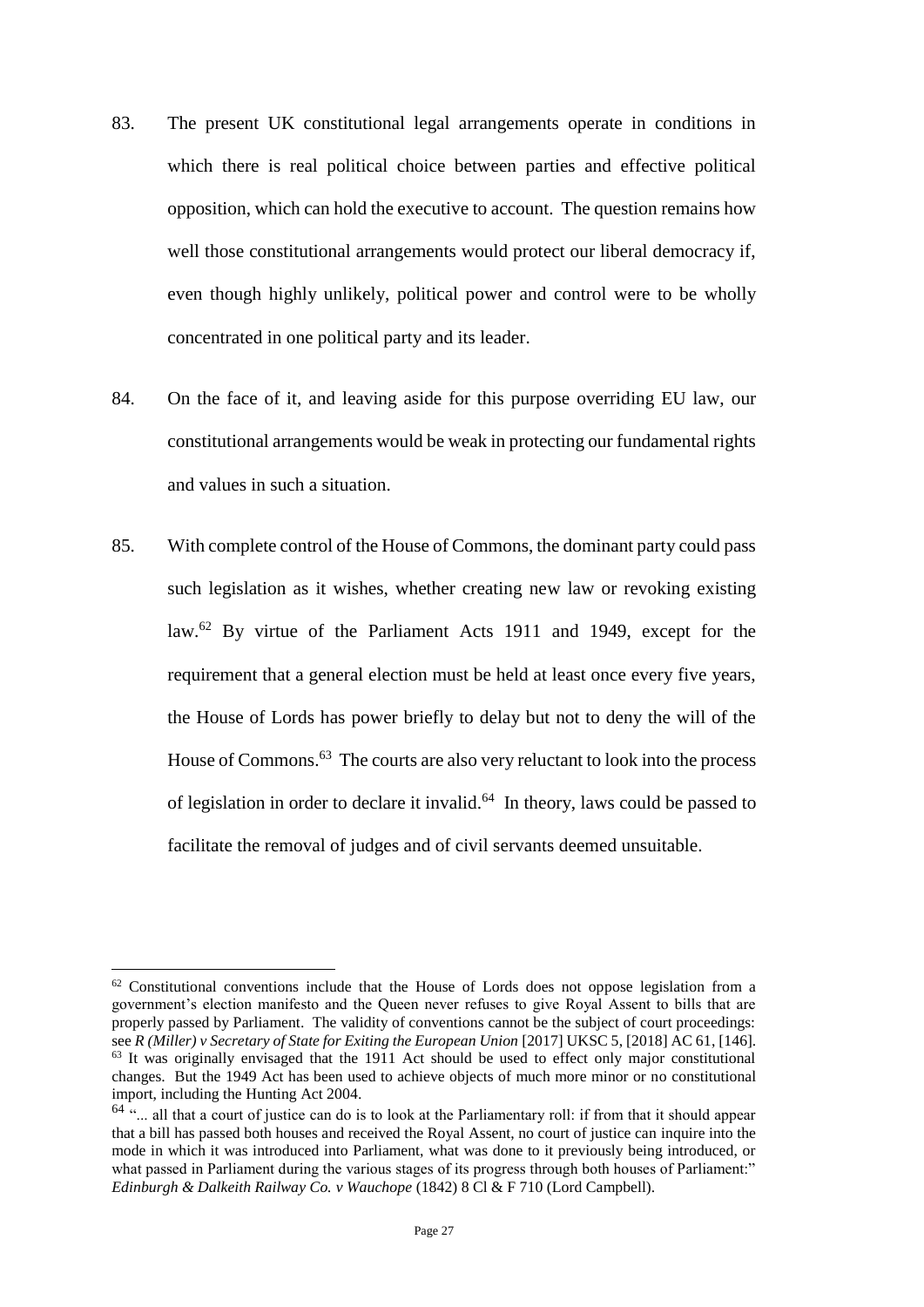86. Are we in a position to say that such a scenario is so fanciful in a modern, liberal democratic state as not to merit any serious attention? In considering that question, it is appropriate to bear the following in mind. Firstly, as I have already mentioned, the suspension of constitutional rights, even for prolonged periods, ostensibly for reasons of emergency, is no longer uncommon. Secondly, a concrete example can be seen in the experience in Turkey where, since July 2016, there has been a widespread purging of, among other institutions, the judiciary, with the removal of some  $2,700$  judges.<sup>65</sup> Thirdly, within the last few years legislative changes in Poland to the judiciary, to the courts and to the Public Prosecutor have been recognised as posing a serious threat to the institutional independence of the judiciary and to the Rule of Law. Such concerns have been expressed in a number of Opinions by the Council of Europe's Commission for Democracy through law, the Venice Commission<sup>66</sup> and in the European Commission's reasoned proposal on the Rule of Law in Poland pursuant to the first part of Article 7 of the TEU.<sup>67</sup>

<sup>&</sup>lt;u>.</u> <sup>65</sup> See A. Greene (n 38), 47 and 210-211.

<sup>66</sup> See Venice Commission, 'Opinion on amendments to the Act of 25 June 2015 on the Constitutional Tribunal of Poland' (Opinion No 833/2015) (CDL-AD (2016) 001) (11 March 2016) [<http://www.venice.coe.int/webforms/documents/?pdf=CDL-AD\(2016\)001-e>](http://www.venice.coe.int/webforms/documents/?pdf=CDL-AD(2016)001-e); Venice Commission, 'Poland – Opinion on the Act of 15 January 2016 amending the Police Act and certain other Acts' (Opinion No 839/2016) (CDL-AD (2016) 012) (13 June 2016) [<http://www.venice.coe.int/webforms/documents/?pdf=CDL-AD\(2016\)012-e>](http://www.venice.coe.int/webforms/documents/?pdf=CDL-AD(2016)012-e); Venice Commission, 'Poland – Opinion on the Act on the Constitutional Tribunal' (Opinion No 860/2016) (CDL-AD (2016) 026) (14 October 2016) [<http://www.venice.coe.int/webforms/documents/?pdf=CDL-AD\(2016\)026-e>](http://www.venice.coe.int/webforms/documents/?pdf=CDL-AD(2016)026-e); Venice Commission, 'Poland - Opinion on the Act on the Public Prosecutor's office, as amended' (Opinion No 892/2017) (CDL-AD (2017) 028) (11 December 2017) [<http://www.venice.coe.int/webforms/documents/?pdf=CDL-AD\(2017\)028-e>](http://www.venice.coe.int/webforms/documents/?pdf=CDL-AD(2017)028-e); Venice Commission, 'Poland - Opinion on the Draft Act amending the Act on the National Council of the Judiciary; on the Draft Act amending the Act on the Supreme Court, proposed by the President of Poland, and on the Act on the Organisation of Ordinary Courts' (Opinion No 904/2017) (CDL-AD (2017) 031) (11 December 2017) [<http://www.venice.coe.int/webforms/documents/?pdf=CDL-AD\(2017\)031-e>](http://www.venice.coe.int/webforms/documents/?pdf=CDL-AD(2017)031-e).

 $67$  European Commission, 'Reasoned proposal in accordance with Article 7(1) of the Treaty on European Union regarding the Rule of Law in Poland: Proposal for a Council decision on the determination of a clear risk of a serious breach by the Republic of Poland of the Rule of Law' COM (2017) 835 final (20 December 2017) [<https://eur-lex.europa.eu/legal-content/EN/TXT/?uri=CELEX:52017PC0835>](https://eur-lex.europa.eu/legal-content/EN/TXT/?uri=CELEX:52017PC0835). The Court of Appeal in its recent judgment on the extradition of three Polish nationals pursuant to a European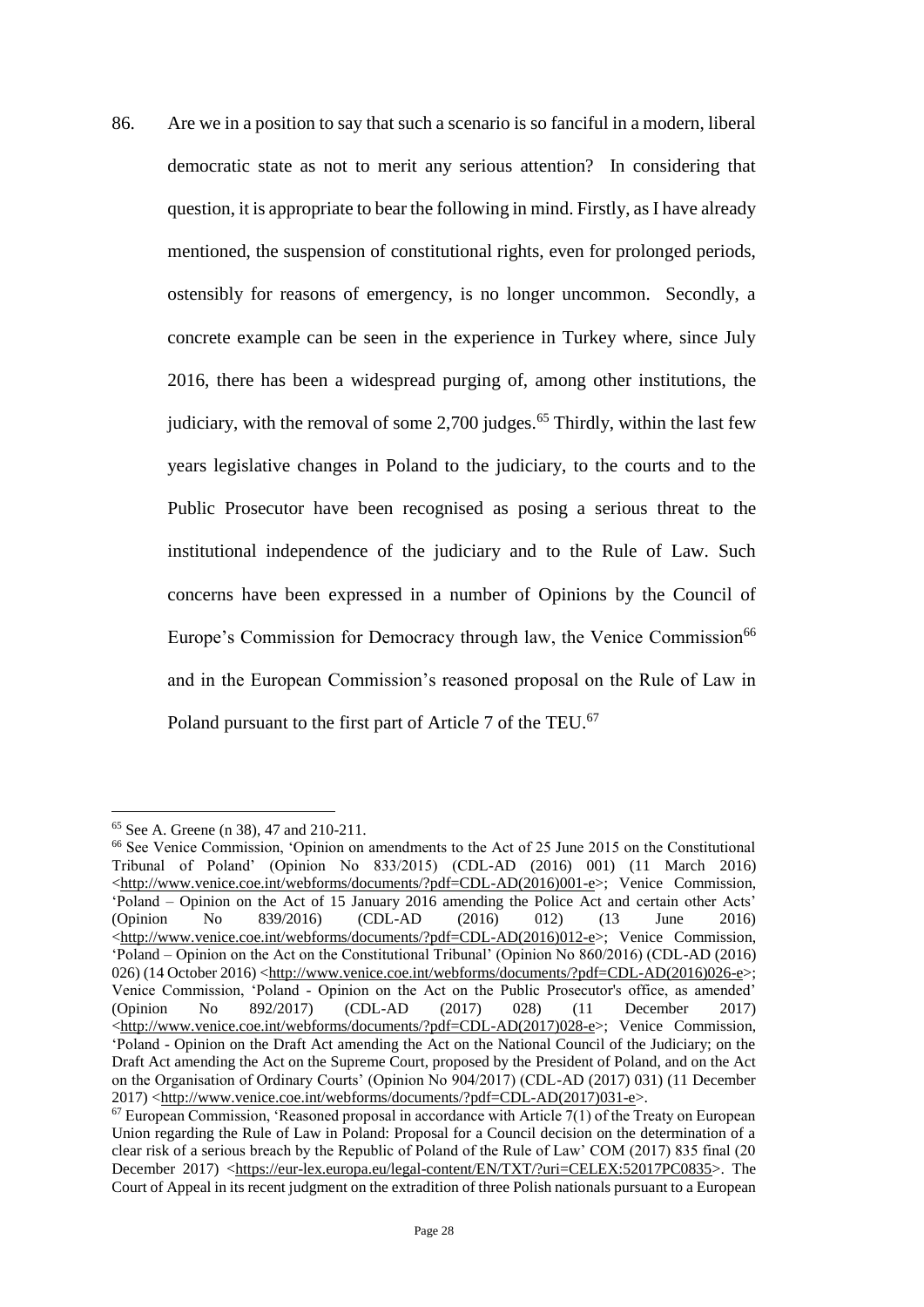- 87. On the other hand, there are two critical respects in which the situation today in the scenario I have posed is different from that under the Nazi regime – one international and one domestic.
- 88. As I have said, one consequence of WWII and the horrors of the Nazi regime was the creation of powerful international bodies – the UN, the Council of Europe and (what is now) the  $EU$  – whose objects include maintenance of the Rule of Law and the protection of individual dignity, rights and liberty. Such bodies are able to exert pressure themselves and to encourage others to exert pressure internationally, particularly on their own members, to secure compliance with the Rule of Law. As we have often seen, such pressure is particularly effective when linked to adverse economic consequences for the defaulting state.
- 89. There is also now a greater international focus on the need to promote the Rule of Law than ever before. In a report to the Security Council of the UN in August 2004 the UN Secretary General said that "the Rule of Law" is a concept at the very heart of the UN's mission.<sup>68</sup> In September 2015 the UN agreed a set of Sustainable Development Goals ("STGs") for 2015-2030 that came into force on 1 January 2016. Goal 16.3 of the SDGs enshrines a commitment by all UN members to "promote the Rule of Law at the national and international levels, and to ensure equal access to justice for all".<sup>69</sup> The UN, via its General Assembly and Economic and Social Council, is to provide "follow-up and

Arrest Warrant, has noted that those reports establish that there is a serious and persistent breach of Art 2 TEU (see [INSERT NEUTRAL CITATION HERE] at [64]).

<sup>68</sup> UN Security Council, 'The Rule of Law and Transitional Justice in Conflict and Post-Conflict Societies: A Report by the Secretary General' (23 August 2004) UN Doc (S/2004/616), para 6, [<http://www.un.org/en/ga/search/view\\_doc.asp?symbol=S/2004/616>](http://www.un.org/en/ga/search/view_doc.asp?symbol=S/2004/616).

<sup>69</sup> UNGA Resolution 70/1 (21 October 2015), 'Transforming our world: the 2030 Agenda for Sustainable Development' UN Doc A/RES/70/1, Goal 16.3.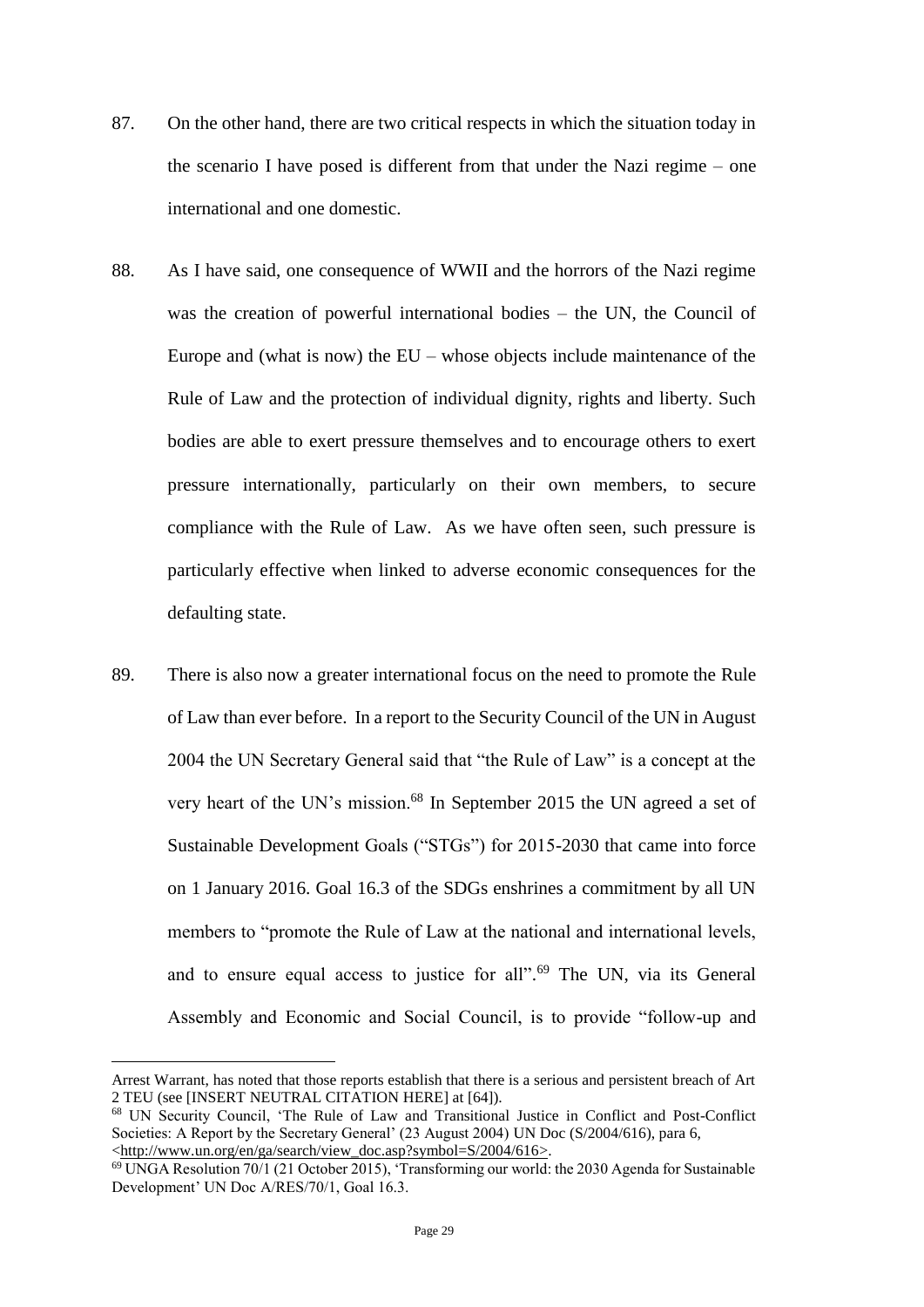review" of the achievement of the goals by governments.<sup>70</sup> Progress is to be measured against a number of UN-devised key indicators, called Key Performance Indicators or KPIs. In March 2016 the Council of Europe's Commission for Democracy through Law, the Venice Commission, published a report which said that the Rule of Law is a concept of universal validity. It adopted a 'Rule of Law' checklist, which it sees as helping to provide data to assist measurement of the achievement of the UN's Goal 16.3.<sup>71</sup>

- 90. The second critical respect in which the situation in the UK would be different from that under the National Socialists in Germany is the existence of our common law.
- 91. Under the orthodox Diceyan view of our constitution, judges are subordinate to Parliament and obliged to obey and apply primary legislation, possessing no powers to strike down or invalidate Acts of Parliament that are grossly unjust, whether because they violate procedural justice and the Rule of Law or because

<sup>70</sup> UNGA Resolution 70/1 (n 70), para 47.

<sup>71</sup> The Venice Commission, *Rule of Law Checklist* (18 March 2016) CDL-AD(2016)007, para 9 [<http://www.venice.coe.int/webforms/documents/default.aspx?pdffile=CDL-AD\(2016\)007-e>](http://www.venice.coe.int/webforms/documents/default.aspx?pdffile=CDL-AD(2016)007-e), para 23:

<sup>&#</sup>x27;The SDGs, which comprise a number of Goals, are aimed to be truly transformative and have profound implications for the realization of the agenda, envisaging "[a world] in which democracy, good governance and the Rule of Law, as well as an enabling environment at the national and international levels, are essential for sustainable development…" Target 16 commits States to "Promote peaceful and inclusive societies for sustainable development, provide access to justice for all and build effective, accountable and inclusive institutions at all levels". The achievement of Target 16 will be assessed against a number of targets, some of which incorporate Rule of Law components, such as the development of effective accountable and transparent institutions (target 16.6) and responsive, inclusive participatory and representative decision making at all levels (target 16.7). However, it is Target 16.3, committing States to "Promote the Rule of Law at the national and international levels and ensure equal access to justice for all" that offers a unique opportunity for revitalizing the relationship between citizens and the State. This Checklist could be a very important tool to assist in the qualitative measurement of Rule of Law indicators in the context of the SDGs'.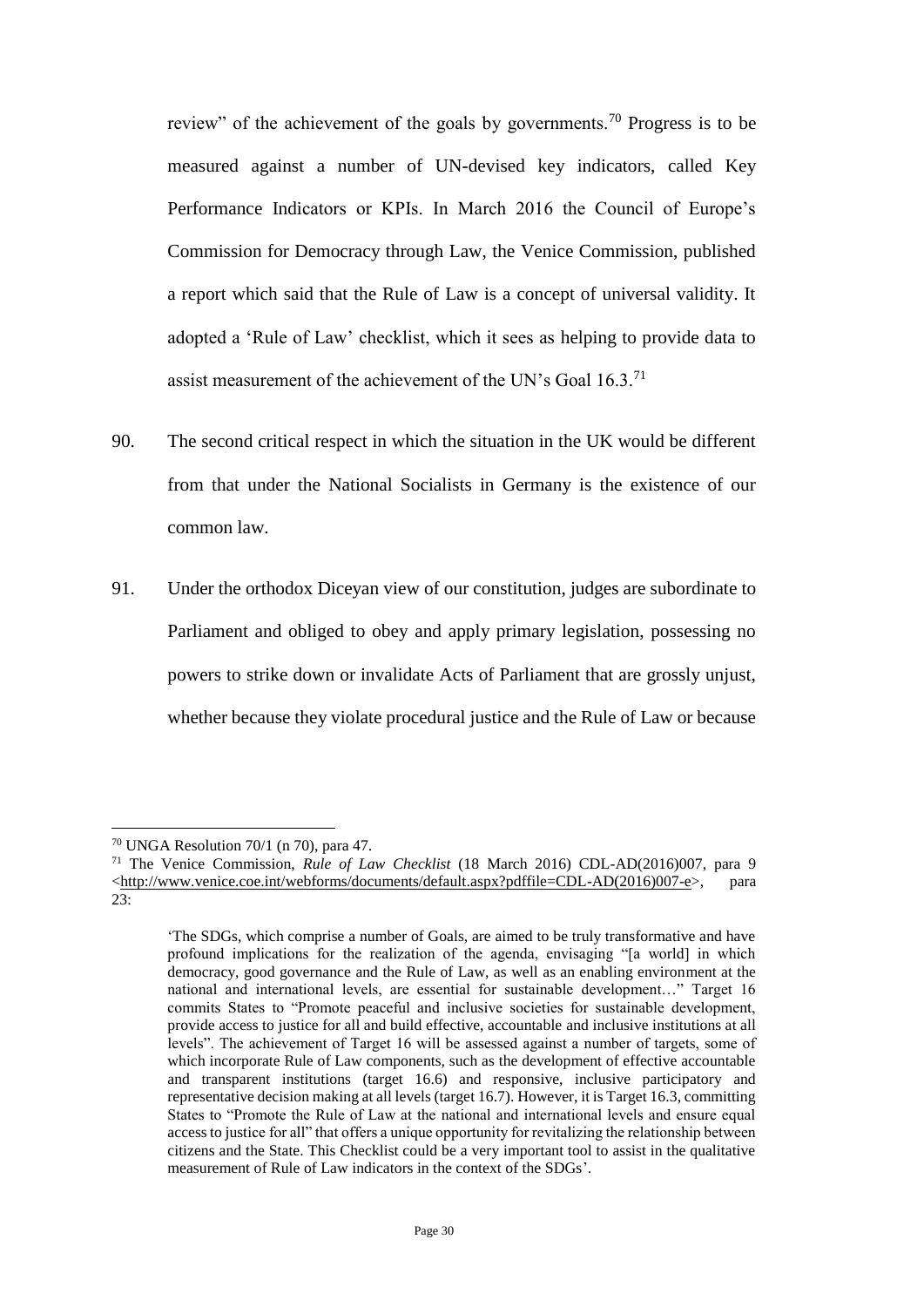they are substantively unjust in violating the human rights of individuals and groups.<sup>72</sup>

- 92. There have been a few scholars and judges who, in recent times, have sought to challenge that established orthodoxy. According to their view, Parliament's authority to enact statutes derives from the common law's recognition of its institutional supremacy. For theorists such as Trevor Allan, it follows that "the common law is prior to legislative supremacy which it defines and regulates",<sup>73</sup> which means that it would be open to judges to use common law constitutional principles, including common law rights, to invalidate an Act of Parliament that was egregiously to breach those fundamental legal constitutional norms.
- 93. Those who support this "common law constitutionalism" approach in opposition to Parliamentary sovereignty usually cite in support the judgment of Sir Edward Coke in *Dr Bonham's Case* in 1610, where he said as follows:

"… And it appears in our books, that in many cases, the common law will control Acts of Parliament, and sometimes adjudge them to be utterly void; for when an act of Parliament is against common right and reason, or repugnant, or impossible to be performed, the common law will control it, and adjudge such an Act to be void ..."<sup>74</sup>

94. Although the majority of scholars today doubt that Coke actually meant that the common law could control Parliament's legislative authority so as to authorise the judicial invalidation of a statute;<sup>75</sup> a few judges have, as I have said, posed

<sup>72</sup> See, e.g., *Madzimbamuto v Lardner-Burke* [1969] 1 AC 645 at 723A (Lord Reid).

<sup>73</sup> T.R.S. Allan, *Constitutional Justice: A Liberal Theory of the Rule of Law* (OUP 2001) 271.

<sup>74</sup> (1610) 8 Co Rep 113b, 118a; 77 ER 646, 652.

<sup>75</sup> See, for example, I. Williams, '*Dr Bonham's Case* and "Void" Statutes' (2006) 27 Journal of Legal History 111.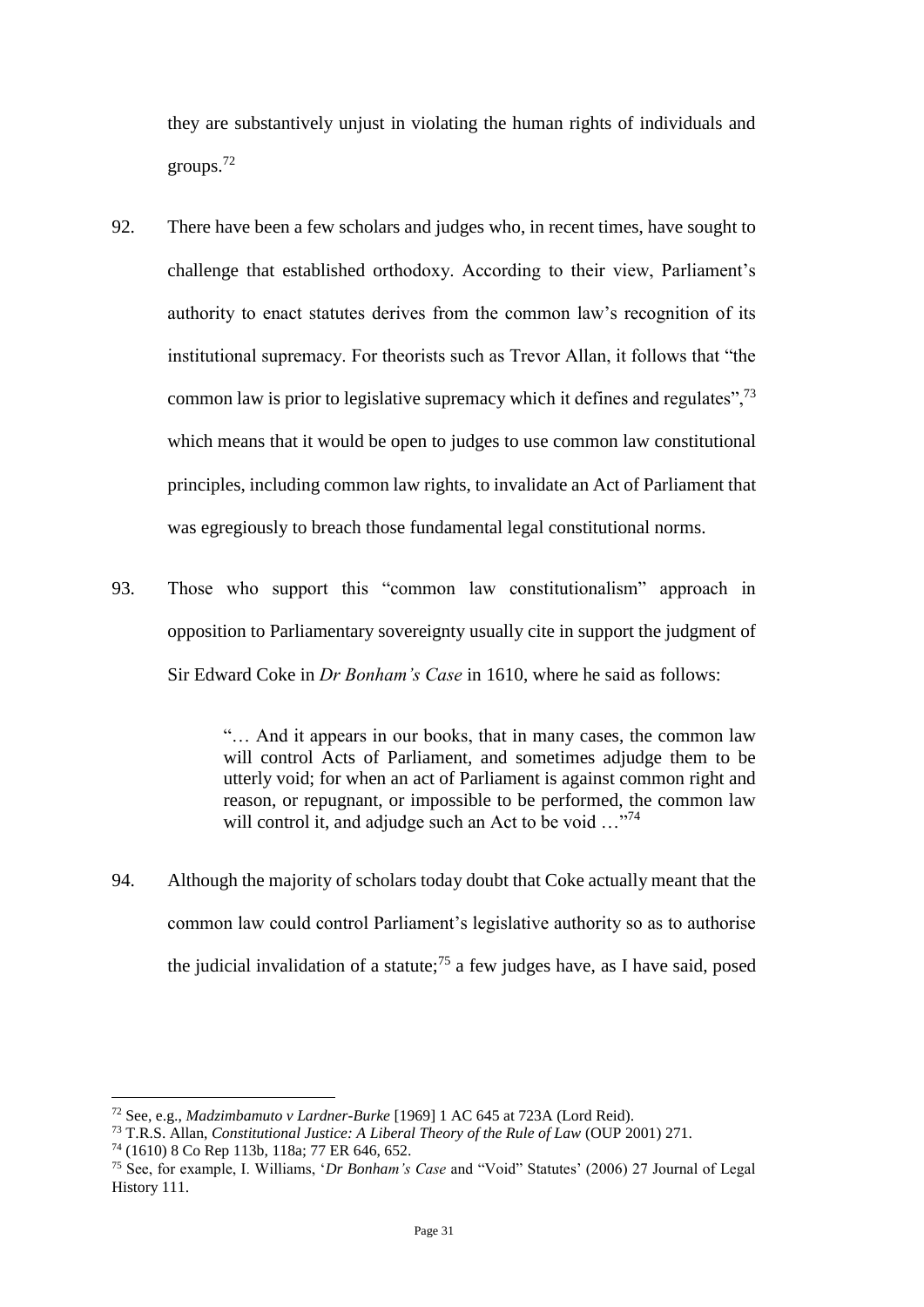this as a legal nuclear option in extreme circumstances. To take but one example, in *R (Jackson) v Attorney General*, Lord Steyn said as follows:

"Nevertheless, the supremacy of Parliament is still the general principle of our constitution. It is a construct of the common law. The judges created this principle. If that is so, it is not unthinkable that circumstances could arise where the courts may have to qualify a principle established on a different hypothesis of constitutionalism."<sup>76</sup>

- 95. This is today very much a minority view.<sup>77</sup> It would not be accepted by the overwhelming majority of British jurists and judges and was, for example, rejected out of hand by Lord Bingham<sup>78</sup>
- 96. Were, however, the people of this country actually to face the kind of discriminatory and oppressive laws brought into force by the Nazis in and after 1933, it is difficult to be prescriptive about the course that might be taken by the judiciary. Judges are the guardians of the constitution.<sup>79</sup> They swear to do right to all manner of people after the laws and usages of this realm without fear or favour, affection or ill will. They ride on the shoulders of countless generations of judges who have gone before them restraining unbridled exercise of executive power and protecting the liberty and rights of the individual. I would

<sup>76</sup> [2006] 1 AC 262, at [102]; see also Lord Hope at [104], and Baroness Hale at [159]. See also Lord Woolf, 'Droit public – English style' [1995] PL 57-71, 69 where he said: "… if Parliament did the unthinkable, then I would say that the courts would also be required to act in a manner which would be without precedent".

<sup>&</sup>lt;sup>77</sup> The thinking behind these kinds of theories did, however, influence some of the members of the House of Lords in *Oppenheimer v Cattermole* [1976] AC 249. They were required to consider the effect of the 1941 Nazi law which deprived Jews who left the country of their German citizenship and confiscated their property without compensation. In that case, the Court followed the decision of the Constitutional Court of the Federal Republic of Germany who had themselves declared the 1941 law to be "Unrecht" and "not law". However, additionally, both Lords Cross (at 277) and Salmon (at 291-282) held that, as a matter of English law, an English court would refuse to recognise the grossly unjust law of a foreign state as law at all.

<sup>78</sup> See Lord Bingham of Cornhill, 'The Rule of Law and the Sovereignty of Parliament' (2008) 19 King's Law Journal 223-234; and Tom Bingham, *The Rule of Law* (Penguin 2010) at pp. 166-168, quoting and agreeing with Galsworthy, Sovereignty of Parliament pp. 165-173.

 $79$  For the influential debate as to who should be the guardians of the constitution, between Carl Schmitt and Hans Kelsen, see the materials gathered in L. Vinx, *The Guardian of the Constitution Hans Kelsen and Carl Schmitt on the Limits of Constitutional Law* (CUP 2015).